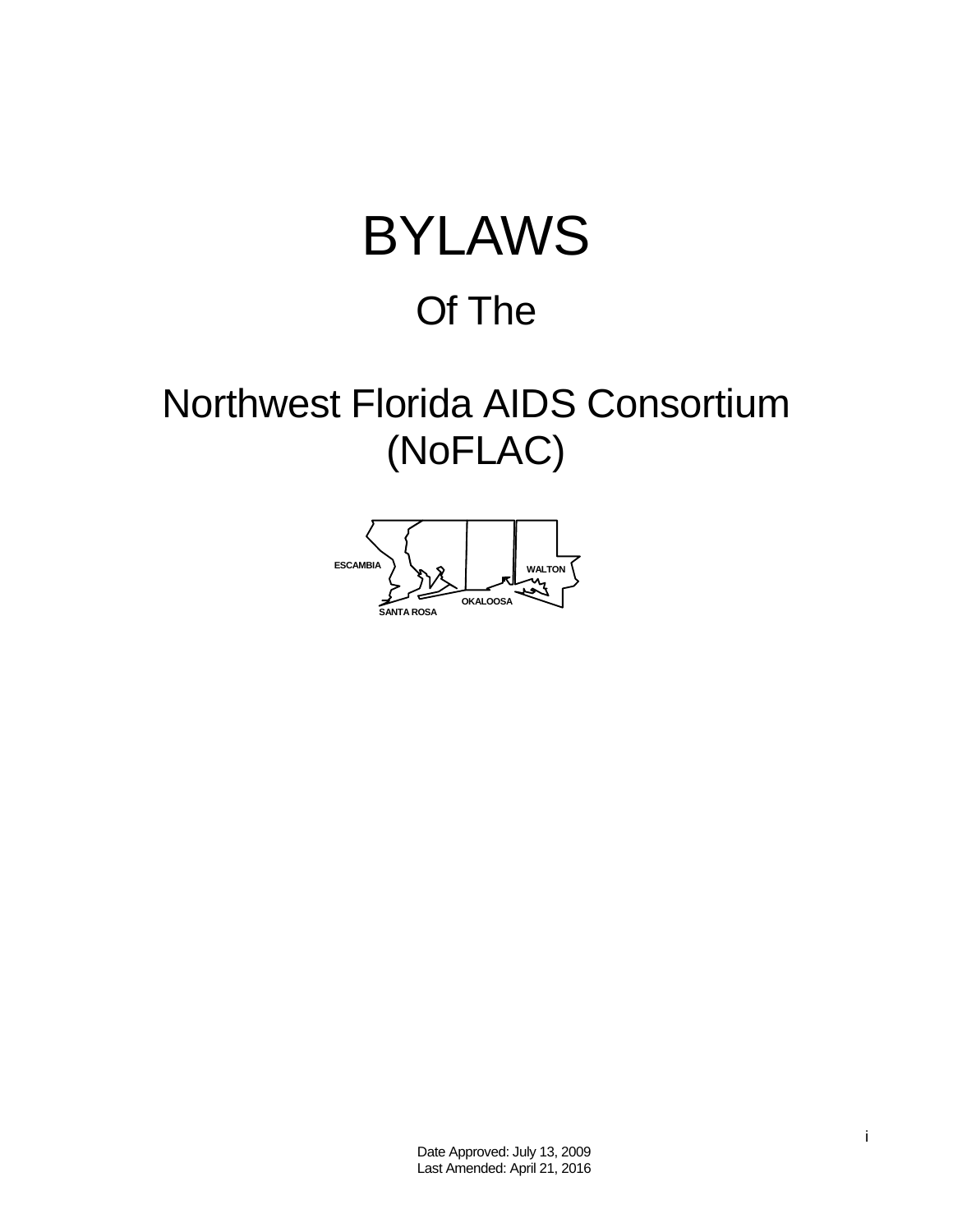## **TABLE OF CONTENTS**

| <b>ARTICLE ONE - NAME AND HEADQUARTERS</b>            |                |
|-------------------------------------------------------|----------------|
| <b>ARTICLE TWO - MISSION AND VISION</b>               | 1              |
| <b>SECTION 1: MISSION STATEMENT</b>                   | 1              |
| <b>SECTION 2: VISION STATEMENT</b>                    | 1              |
| <b>ARTICLE THREE - ROLES AND OBJECTIVES</b>           | 1              |
| <b>ARTICLE FOUR - MEMBERSHIP AND RESPONSIBILITIES</b> | 1              |
| <b>SECTION 1: COMPOSITION OF MEMBERS</b>              | 1              |
| <b>SECTION 2: ELIGIBILITY</b>                         | 1              |
| SECTION 3: ATTENDANCE & VOTING PRIVILEGES             | 1              |
| <b>SECTION 4: RECRUITMENT OF MEMBERS</b>              | $\overline{2}$ |
| <b>SECTION 5: DUTIES</b>                              | $\overline{2}$ |
| SECTION 6: MEMBERSHIP TERMS AND RESIGNATION           | $\overline{2}$ |
| <b>SECTION 7: REMOVAL OF MEMBERS</b>                  | $\overline{2}$ |
| SECTION 8: CONFLICT OF INTEREST                       | $\overline{2}$ |
| <b>ARTICLE FIVE - GOVERNANCE OF MEETINGS</b>          | $\overline{2}$ |
| SECTION 1: SCHEDULE OF MEETINGS                       | $\overline{2}$ |
| <b>SECTION 2: MEETING VENUES</b>                      | 3              |
| <b>SECTION 3: EMERGENCY MEETINGS</b>                  | 3              |
| <b>SECTION 4: MEETING NOTICES</b>                     | 3              |
| <b>SECTION 5: DECISION MAKING</b>                     | 3              |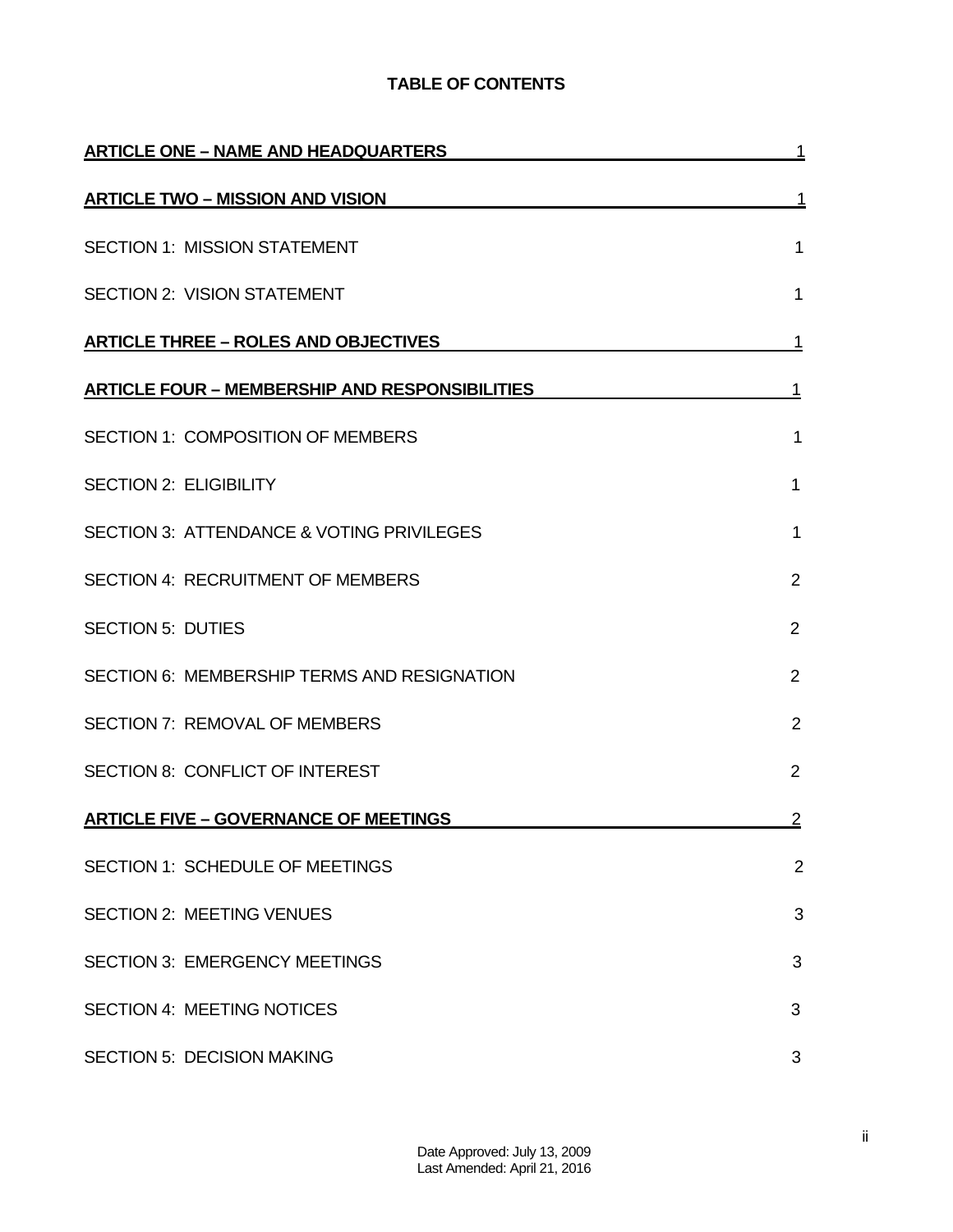| <b>ARTICLE SIX - COMMITTEES</b>                                                                        | $\sqrt{3}$     |
|--------------------------------------------------------------------------------------------------------|----------------|
| <b>SECTION 1: PRIMARY STANDING COMMITTEES</b>                                                          | 3              |
| <b>SECTION 2: STEERING COMMITTEE</b>                                                                   | 4              |
| <b>SECTION 3: SECONDARY COMMITTEES</b>                                                                 | 4              |
| <b>ARTICLE SEVEN - OFFICERS</b>                                                                        | 5              |
| <b>SECTION 1: ELECTIONS</b>                                                                            | 5              |
| SECTION 2: DUTIES OF OFFICERS                                                                          | 5              |
| <b>ARTICLE EIGHT - FLORIDA HIV/AIDS COMPREHENSIVE PLANNING NETWORK (FCPN)</b><br><b>REPRESENTATION</b> | <u>5</u>       |
| <b>ARTICLE NINE - BOOKS AND RECORDS</b>                                                                | 6              |
| <b>ARTICLE TEN - AMENDMENTS</b>                                                                        | $6\phantom{1}$ |
| <b>ARTICLE ELEVEN - DISSOLUTION</b>                                                                    | 6              |
| <b>APPENDICES</b>                                                                                      | <u>6</u>       |
| <b>Code of Conduct</b>                                                                                 | $\overline{7}$ |
| <b>NoFLAC Job Descriptions</b>                                                                         | 8              |
| <b>Grievance Resolution Process Instructions</b>                                                       | 9              |
| <b>Grievance Forms</b>                                                                                 | 10             |
| <b>Conflict of Interest Disclosure</b>                                                                 | 14             |
| <b>Membership Application Form</b>                                                                     | 15             |
| <b>Glossary of Terms</b>                                                                               | 17             |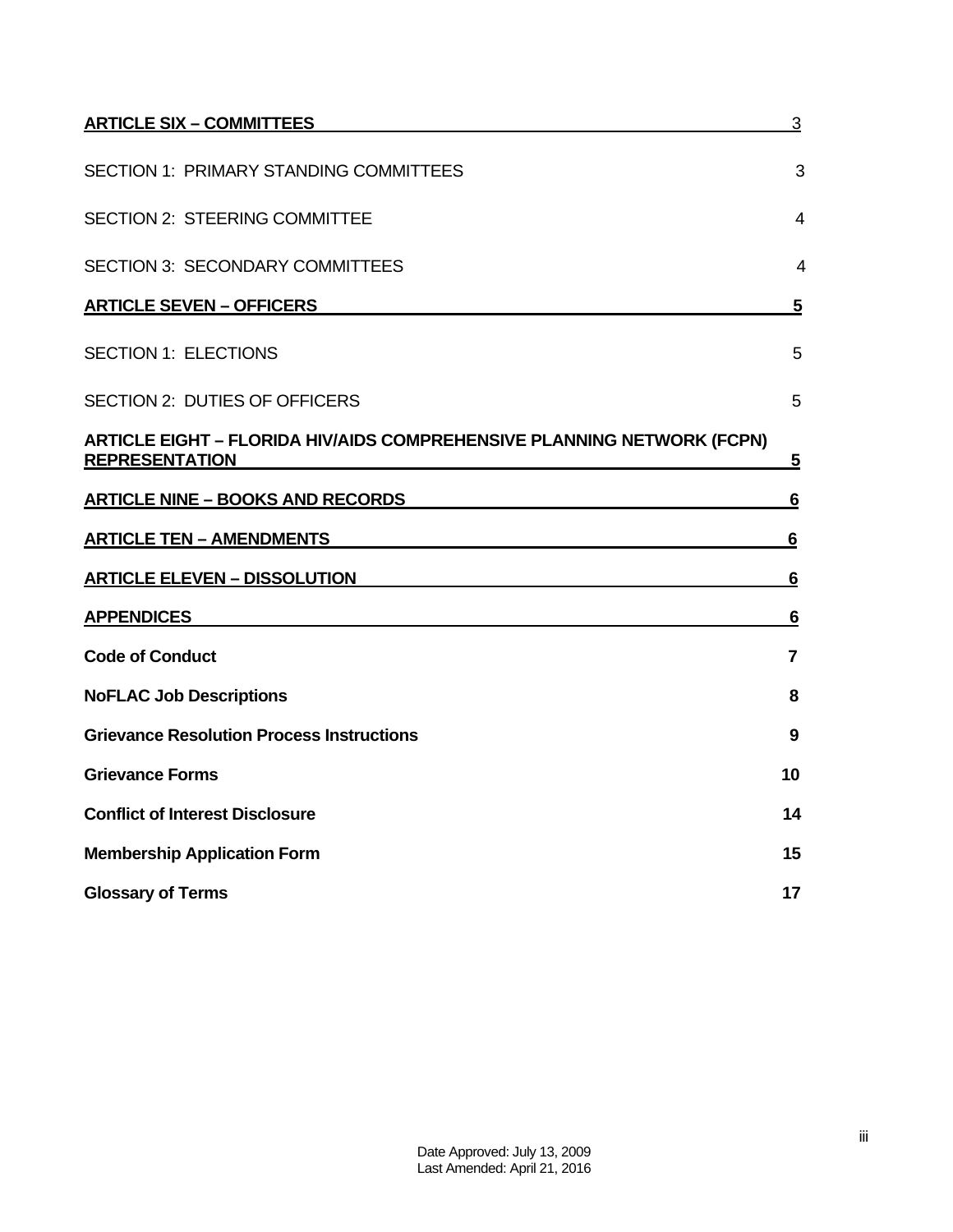## **ARTICLE ONE – Name and Headquarters**

The name of the organization will be known as The Northwest Florida AIDS Consortium, herein referred to as "the Consortium" for the purpose of these bylaws. The administrative office will be located at the Lead Agency in the designated service area for the purposes of maintenance of records and coordination of activities or at some other location as may be determined from time to time by the Consortium.

## **ARTICLE TWO – Mission and Vision**

## **Section 1: Mission Statement**

The mission of the Consortium is to plan a comprehensive array of HIV/AIDS services spanning from prevention to early intervention and patient care through active, open and inclusive community planning processes that emphasize delivery of quality and effective services to all clients and communities affected by HIV/AIDS within the boundaries of DOH Area 1 (Escambia, Santa Rosa, Okaloosa and Walton counties).

## **Section 2: Vision Statement**

The vision of the Consortium is: "Public and private individuals and agencies working cooperatively in an atmosphere of mutual trust, dignity and respect to plan a seamless continuum of accessible, high quality services for all people of Area 1 affected by HIV/AIDS across the lifespan."

## **ARTICLE THREE – Roles and Objectives**

The role of the Consortium in the planning process is to:

- 1. Participate in the development, implementation, evaluation and updating of the Local Comprehensive Plan for people with HIV/AIDS.
- 2. Identify essential service needs and assess community resources.
- 3. Prioritize HIV/AIDS services needs for all populations.
- 4. Provide recommendations regarding the percent allocation of Ryan White CARE Act funds to prioritized service categories.
- 5. Promote greater cooperation among all agencies delivering HIV-related health and human services.

## **ARTICLE FOUR – Membership and Responsibilities**

**Section 1: Composition of Members –** The Consortium membership should include organizations public and private, with interest or experience in HIV/AIDS service delivery and populations and subpopulations of persons living with HIV/AIDS (PLWHA) and/or persons affected by HIV/AIDS. In order to ensure diverse experience and input, members should be representative of, but not limited to the types of organizations and expertise recommended in the most current guidance from both the Health Resource Service Administration (HRSA) and the Centers for Disease Control and Prevention (CDC). The Consortium Membership will strive for a minimum of 25% PLWHA or persons affected by HIV/AIDS.

**Section 2: Eligibility –** The Consortium shall be open to any individual residing or working in Area 1 who demonstrates affirmative interest and concern to improve the health of people living with HIV/AIDS. Only those individuals who have attended at least two of the last four Consortium meetings will be eligible to vote. No more than two paid staff members from any one organization who are not self identified PLWHAs may be voting members of the Consortium.

**Section 3: Attendance & Voting Privileges –** Individuals who have completed the Consortium membership application and attended two of the last four full consortia meetings may vote. Any person living with HIV/AIDS who is unable to physically participate in activities may receive special exemption to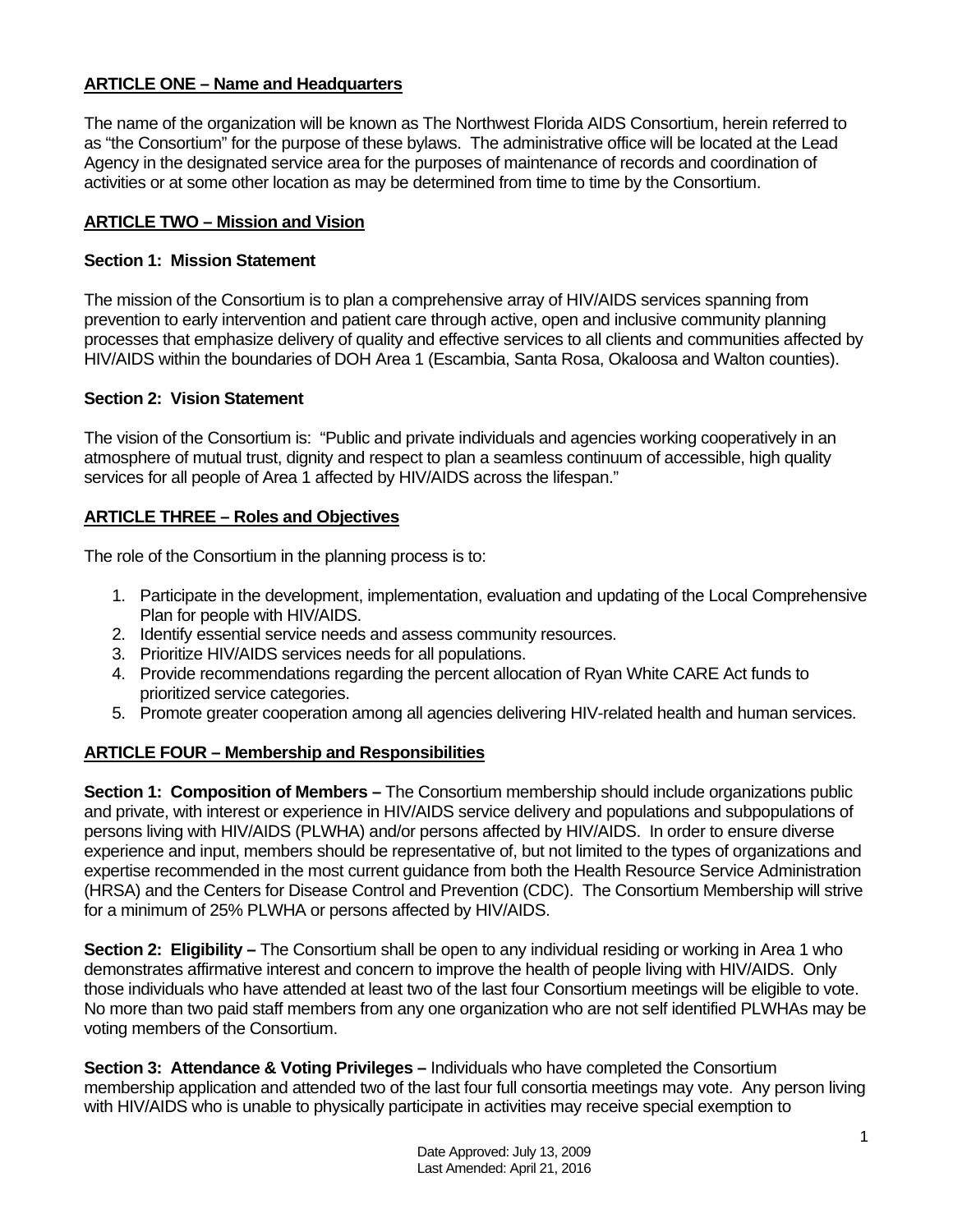participation requirements and as active members shall be allowed representation by proxy. Members are encouraged to select and participate in one Primary Standing Committee and should attend all regularly and duly called meetings of that committee.

**Section 4: Recruitment of Members –** All Consortium members will be responsible to assist in the recruitment of individuals from all represented geographic areas, infected and affected population groups and various fields of expertise, including people who have an interest in the health of persons living with HIV/AIDS.

**Section 5: Duties –** Active Voting Members agree to participate in the planning, implementation and evaluation of a comprehensive service plan for people living with HIV/AIDS and participate actively on at least one Primary Standing Committee.

**Section 6: Membership Terms and Resignation –** Active Voting Membership terms shall be perpetual unless otherwise provided by these bylaws. Any member may at any time resign as a member by submitting a written resignation to the Chair to be effective upon receipt.

**Section 7: Removal of Members –** Any member may be removed with cause, by a majority vote of the Consortium Steering Committee where a quorum (33%) of all current voting Steering Committee members is present.

**Section 8: Conflict of Interest** – In the conduct of all business, the Consortium will act in accordance with all local and state laws pertaining to conflicts of interest. In order to safeguard Consortium recommendations to the Department of Health from potential conflict of interest, each member will disclose any and all professional and/or personal affiliations with agencies that may pursue funding from the Department of Health, from the Department of Health's agents, or from other agents as might be affected by the recommendations of the Consortium.

**Section 8a:** Each member will complete a Disclosure Statement form annually indicating their willingness to leave behind special interest of their agency during planning deliberations and agree to act only on behalf of the broadly affected HIV community. All completed Disclosure Statement forms will be kept on file by the Lead Agency. A review of the conflict of interest policy and procedures will be conducted during at least one meeting of the Consortium in each calendar year.

**Section 8b:** A Consortium Voting Member who also serves as a director, trustee, board member, or a salaried employee or otherwise materially benefits from association with any agency which may seek funds from the Lead Agency is deemed to have an "interest" in said agency or agencies regardless of HIV status.

**Section 8c:** All Consortium members with a conflict of interest shall abstain from voting on issues that relate to the source of conflict. A member may be removed from the Consortium and all Committees when it is determined that the members knowingly attempted to influence the Consortium in an area of conflict of interest.

**Section 8d:** The Consortium Chair has the prerogative of calling for a vote to determine whether a member will have voting privileges on any issue(s) in question.

## **ARTICLE FIVE – Governance of Meetings**

The Voting Membership will elect a Chair and Vice-Chair. The Chair shall preside over full meetings of the Consortium. In the absence of the Chair, the co-Chair shall preside over full meetings.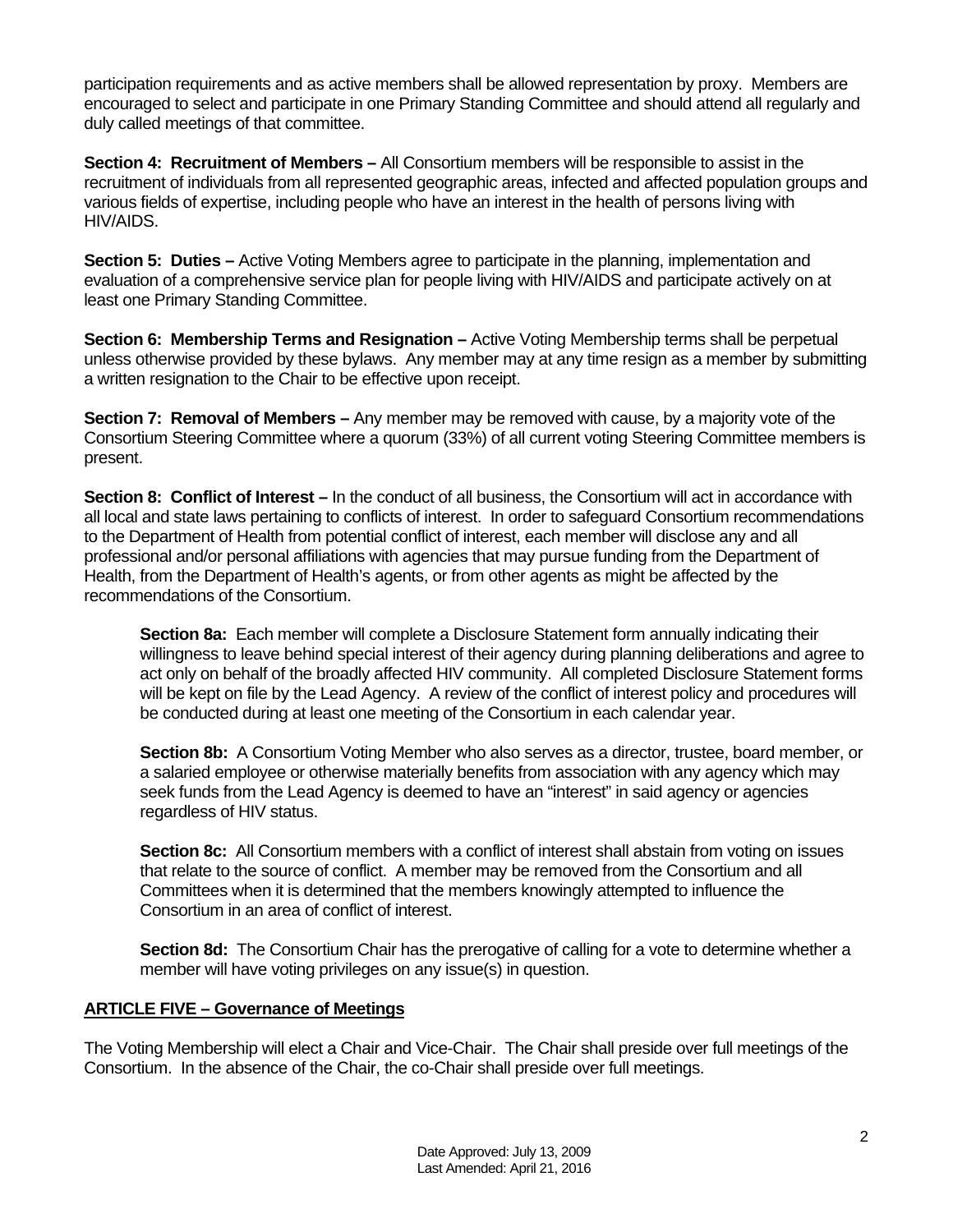All business that may come before the Consortium will be addressed with an open consensus-building decision–making process. Should consensus-building activities fail to facilitate the effective conduct of any business at hand, the Chair, at their discretion may elect to conduct a meeting or any part thereof, according to the procedures established in the current edition Robert's Rules of Order, Newly Revised.

**Section 1: Schedule of Meetings –** The Consortium voting membership meetings will meet quarterly in January, April, July, and October to conduct regular business. Should the business to be addressed by the consortium be less than or more than usual, the Chair may postpone, cancel or schedule meetings as needed. We will strive to hold two of the four meetings in Fort Walton Beach to accommodate consumers and staff from the eastern half of Area One.

**Section 2: Meeting Venues –** All Consortium meetings are open to the public. The Consortium will meet in locations and at times that are convenient to the general public whenever possible.

**Section 3: Emergency Meetings –** Meetings to address urgent business may be called as needed by the Chair. At the discretion of the Chair, urgent business may be addressed through:

- a) Audio or audio/video conferences with available Consortium members, or
- b) Through a diligent polling of all voting members by the Chair or their designees.

All such urgent business and the process by which decisions are reached must be fully and completely documented and submitted to the Consortium for review at the next regularly scheduled meeting.

**Section 4: Meeting Notices –** Notices of regularly scheduled meetings will be publicly posted at least 10 days before a meeting is to be held. Notification of meetings and other information pertaining to the Consortium will be mailed or emailed directly to the Consortium members no later than two weeks prior to the meeting by the Lead Agency.

**Section 5: Decision Making –** The decisions of the Consortium and Committees will be based primarily on consensus building that takes place during duly called meetings at which a quorum (33%) of all current voting members is present. Should the voting members fail to reach a consensus within a reasonable amount of time as determined by the Chair, the Chair may, at their discretion, invoke Robert's Rules of Order, Newly Revised, and call for a vote on the question to be determined. Any voting member may all for a vote on any specific issue by putting forth a motion. A simple majority of votes cast on any such issue shall be sufficient to decide the issue. The Chair shall abstain from voting in such instances, unless their vote would either cause or break a tie, in which case the Chair may use their discretion in voting.

## **ARTICLE SIX – Committees**

**Section 1: Primary Standing Committees –** Members must select a Primary Standing Committee on which to participate. It is recommended that at least 25% of all Committees be people living with HIV/AIDS or affected by HIV/AIDS. Committees will meet as determined by the needs of the Consortium.

The decisions of each committee will be based primarily on consensus building that takes place during duly called committee meetings at which a quorum (33%) of all current voting members is present. Should the voting members fail to reach a consensus within a reasonable amount of time as determined by the Committee Chair, the Chair may invoke Robert's Rules of Order, Newly Revised and call for a vote on any specific issue by putting forth a motion. A simple majority of votes cast on any such issue shall be sufficient to decide the issue. The Committee Chair shall abstain from voting in such instances, unless the Chair's vote would either cause or break a tie, in which case the Chair may use their discretion in voting.

**Section 1a: Needs and Resources Committee –** The purpose of the Needs and Resources Committee is to conduct an annual Resource Inventory of all HIV/AIDS services and determine the needs of the clients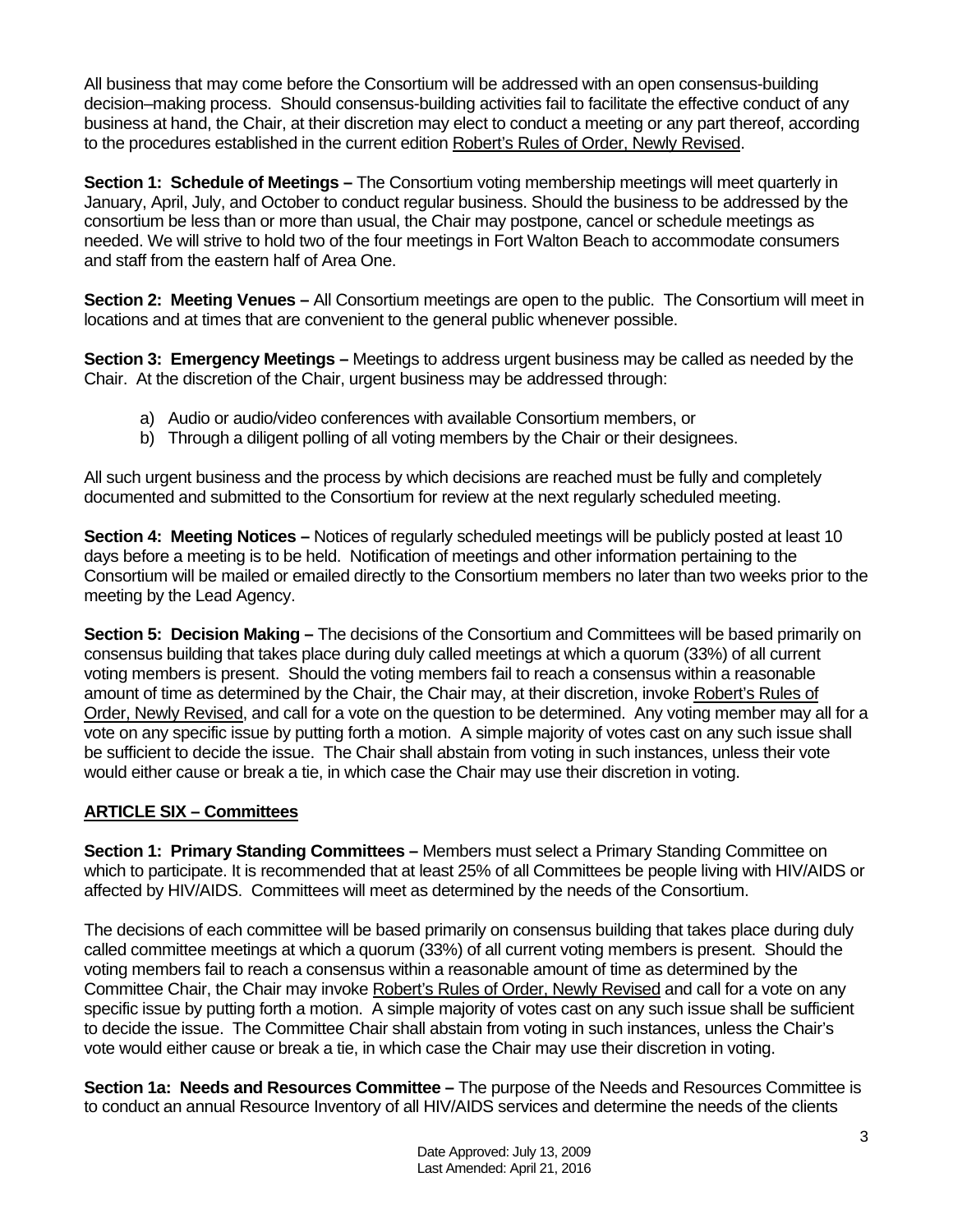and communities served by HIV/AIDS services (through focus groups, surveys, interviews, and other acceptable methods) and guide the Needs Assessment processes utilized by the Lead Agency. The Area 1 Prevention Planning Group is synonymous with this committee by virtue of its function and activities and is hereby incorporated by reference.

**Section 1b: Consumer Advisory Group (CAG) Committee** – The Consumer Advisory Group (CAG) Committee shall serve as NoFLAC's official "Quality Management" monitoring agent for all RW client services. To this end, they will annually organize two "Consumer Caucus" meetings to solicit feedback from Area One Consumers regarding their satisfaction/dissatisfaction with services provided and/or needed. In addition, they will review the most current "Consumer Satisfaction Surveys" and most recent "Needs Assessment". The feedback received from the Consumer Caucus meetings will be compiled in a report by the CAG Chair and forwarded to the Chair and Co-chair of NoFLAC, the DOH HAPC and Contract Manager, and the Lead Agency. All three entities shall then work together to seek improvement to services in terms of improved policy, consumer access, and or quality issues relevant to the feedback received from Consumers. The NoFLAC Chair and Co-chair shall provide the CAG Committee Chair and membership with timely feedback regarding any implemented changes to improve service quality to consumers. These efforts should not be limited to the two Consumer Caucus Committee meetings, but rather "continual" in nature when any issues arise through consumer feedback at quarterly Consortium Meetings, or when brought the attention of the CAG Subcommittee Chair. In addition, the CAG committee shall strive to assure that all processes are clear and as simple as possible to assure consumer understanding---and information is delivered consistently to consumers regardless of Case Management Organization. Finally, the CAG will strive to assure protection of identity to the greatest degree possible in the interest of minimizing any fears of clients related to making any complaints---assuring anonymity when possible, especially at the two annual "Consumer Caucus" meetings. The goal would be the establishment of "trust and a safe space" for consumers to give open and honest feedback and increase continual consumer representation and feedback into our service delivery continuum.

**Section 1c: Prevention Planning Group --** The "HIV Prevention Planning Group" Committee will work at a community level to support the goals of our DOH Statewide Prevention Planning Group including, but not limited to: 1) encouraging broad-based participation in HIV prevention planning, 2) identifying priority HIV population(s) and their respective needs and "best practices" for prevention interventions, 3)ensuring that HIV prevention resources target the identified community priority populations and proposed interventions set forth in the comprehensive HIV prevention plan. This committee will be chaired by the "Statewide Prevention Planning Group" representative recommended by the Consortium. This committee will also be responsible for keeping the general membership of the Consortium informed as to both Statewide and community HIV prevention initiatives, etc.

**Section 2: Steering Committee -** The Chair of the Consortium will serve as the Chair of the Steering Committee. The Steering Committee will consist of the Officers of the Consortium and the Chairpersons of each committee. The Steering Committee will oversee the overall community planning process, maintain the bylaws, recruit new members, review conflict of interest claims and provide input to the Lead Agency as needed.

The Committee will review and update bylaws annually or as needed. The Committee will accept written requests for proposed bylaw changes from any active Consortium member, review each request, draft changes, if any, and present the draft recommendations to the Consortium for a final vote.

The Committee will also review and update annually, or as needed, the conflict of interest policy and distribute to all Consortium members. The Committee will review potential conflicts of interest according to established policies and procedures at the request of any active Consortium member.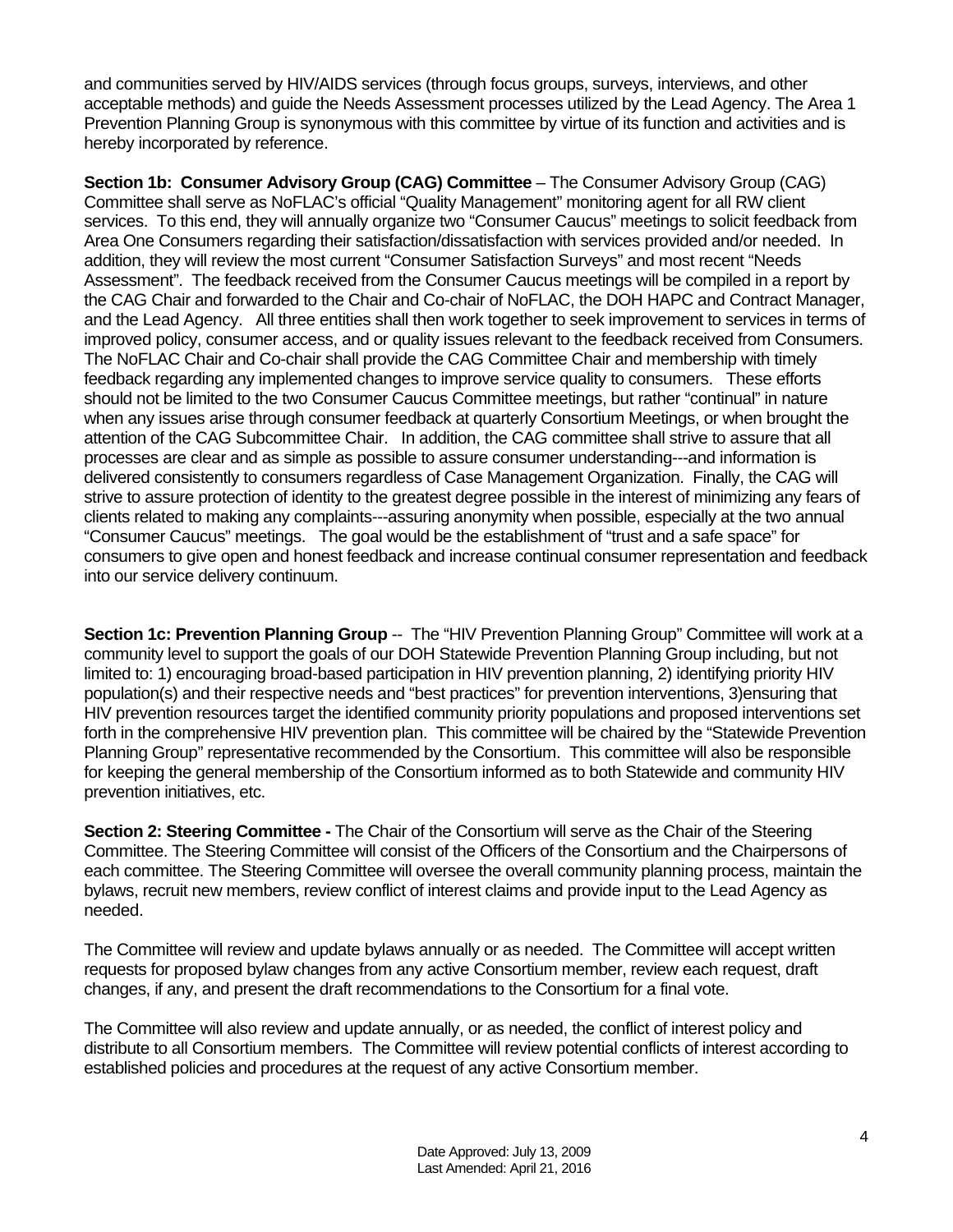Vacant Committee Chair positions will be selected and appointed by the Steering Committee in accordance with the by-laws. In the event a Vice-Chair resigns or is no longer able to fulfill their duties, the Steering Committee will convene within 30 days or prior to the next Consortium meeting (whichever comes first) and a replacement will be selected from within its ranks.

**Section 3: Secondary Committees –** The secondary committees are: Priorities and Allocations, Nominating and Ad-Hoc. The Consortium recommends that at least 25% of all Committees be people living with HIV/AIDS or affected by HIV/AIDS.

**Section 3a: Priorities and Allocations –** The Priorities and Allocations Committee will conduct priority setting and allocation tasks as required by the Florida Comprehensive Planning Network for the Bureau of HIV/AIDS for the Ryan White Part B funding, as well as by other funding sources. At least 25% of the Priorities and Allocations Committee members **must** be people living with HIV/AIDS. In determining priorities and allocations, the Committee will rely on the work produced by the needs assessment process which will have direct input from consumers, local AIDS services organizations and the Health Department. Consortium Bylaws will guide Conflict of Interest. All committee members will review their Conflict of Interest statements to insure that they are current and all committee members will complete Conflict of Interest forms. All committee members should place the needs of the entire HIV population above any specific concerns. No more than one member from any agency may vote on the committee. Agency representatives will determine and notify the chair which member will vote. Committee members who are also Ryan White Part B service providers may not vote on their own service categories and are expected to treat all categories fairly. The chair will enforce the conflict of interest policy with the assistance of other committee members. Any committee member who believes a conflict of interest exists is expected to raise his/her concern immediately so that it may be resolved. Clients/consumers do not incur a conflict of interest merely by receiving services from an agency, but **DO** have a conflict if they are employed by, or are a member of the Board of Directors of an agency. Committee members must be present to vote. Active Committee members are those who have attended two of the last four most recent meetings, including the current meeting. Recommendations to the full Consortium from the Priorities and Allocations Committee will be subject to a strict "up or down" vote (approval or rejection) and may not be amended or modified by the consortium and if rejected will be sent back to the Committee.

**Section 3b: Nominating Committee -** The Nominating Committee is comprised of no more than five members to identify and present a slate of officer nominees to the Consortium. The Nominating Committee will prepare and publicize a potential slate of officers during July in advance of the October election. Nominations for all officers will also be accepted from the floor at the July meeting prior to the meeting in October. Chair of the Nominating Committee shall be an active voting member selected by voting members during the Consortium meeting and will serve as ex-officio on the Steering Committee. The Nominating Committee convenes in April and prepares a slate of officers to present to the Consortium in July for election in October.

**Section 3c: Ad-Hoc Committees –** The Chair may appoint Ad-Hoc committees as he or she deems necessary to address issues that do not logically fall under another committee, or issues that require immediate attention and cannot be addressed by another committee. In appointing such Ad-Hoc committees, the Chair will set a specific task to be completed with an initial timeline for the committee to report back to the Consortium. Ad-Hoc Committees tend to be short in their duration. During the time an Ad-Hoc Committee is constituted, the Chair of that committee shall serve on the Steering Committee.

## **ARTICLE SEVEN – Officers**

**Section 1: Elections –** The Consortium shall elect a Chair and Vice-Chair from the membership at an annual meeting in odd-numbered calendar years, with a quorum present. The officers shall be elected by a majority of the votes cast. The Nominating Committee will prepare and publicize a potential slate of officers during July in advance of the October election. Nominations for all officers will also be accepted from the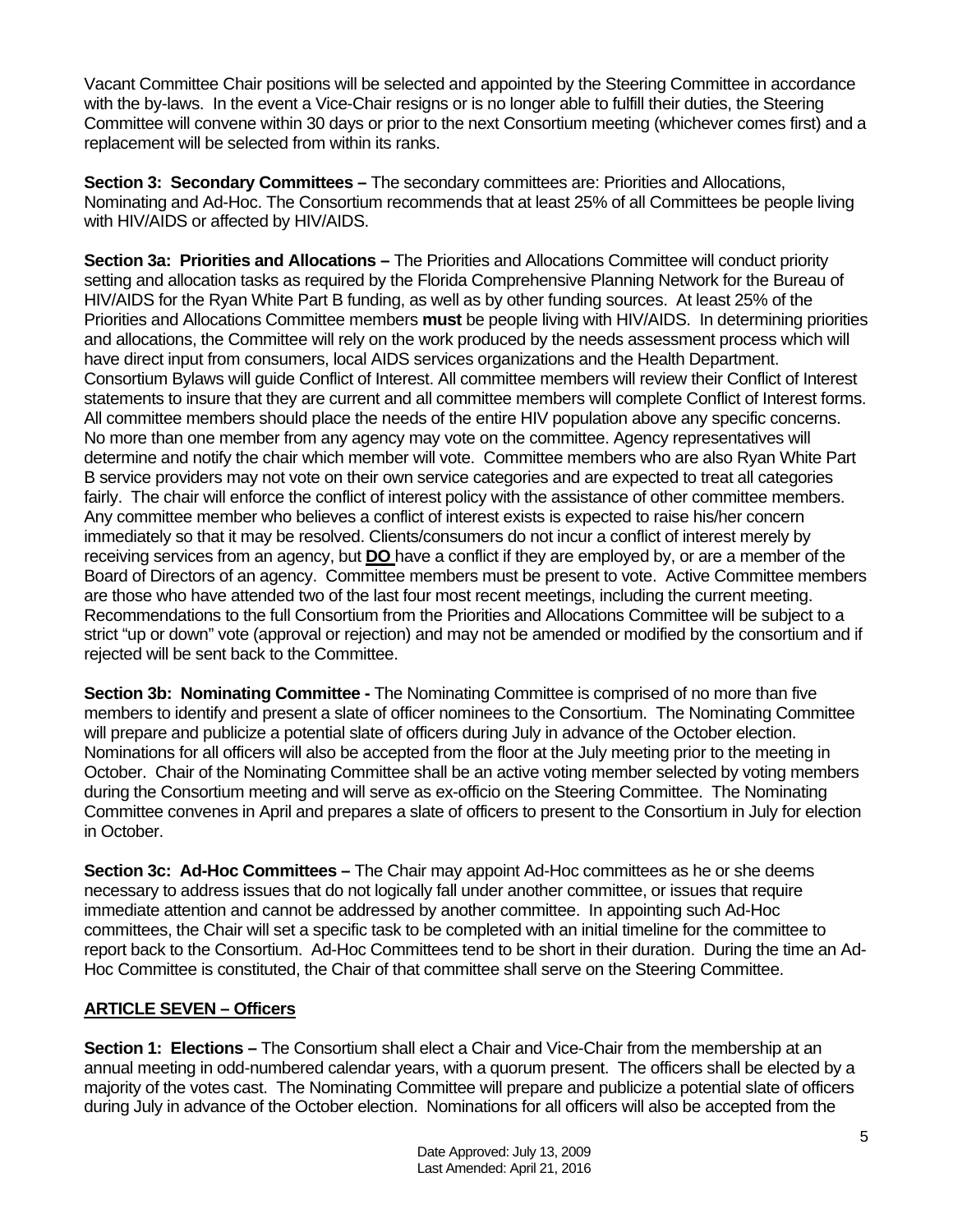floor at the July meeting prior to the meeting in October. Candidates receiving the highest number of votes of the eligible voting members present shall be deemed elected. In the event of an unexpected vacancy (occurring for any reason including death, incapacity, or resignation) of the Chair, the Vice-Chair shall serve the unexpired term of the Chair. If both Chair and Vice-Chair positions are vacated, the Lead Agency may appoint a willing member to serve as Chair to complete the unexpired term with consent of the majority of Consortium members present at a regular meeting.

The officers will be elected for a two year term. No officer shall hold the same office for more than two consecutive terms. The officers will guide the Consortium in achieving its mission and goals.

Minimum qualifications for the officers include being a resident of Area 1 counties and participation as an active voting member of the Consortium for at least one year.

## **Section 2: Duties of Officers**

- **A. Chair:** The Chair's duties and responsibilities will be to:
	- Represent the Consortium to the State of Florida, the Health Department and to other organizations and interested parties.
	- Preside at the monthly meetings of the Consortium and the Steering Committee.
	- Be an ex-officio member of all committees.
	- Have the authority to break a tie or cause a tie in votes at the Consortium and Steering Committee meetings.
	- Delegate responsibilities, as appropriate, to the Vice Chair and other members of the Consortium.
	- The Chair will set the agenda for Consortium Steering Committee meeting.
- **B. Vice-Chair:** The Vice-Chair shall serve in the absence or disability of the Chair. This designee shall perform all powers and duties of the office. In the event the office of the Chair of the Consortium becomes vacant, the Vice-Chair shall serve the un-expired term but this shall not be considered a full term.
- **C. Removal of Officers:** The Consortia may, at its discretion, remove any officer upon a majority of the votes cast at a duly called meeting where a quorum is present.

## **ARTICLE EIGHT – Florida HIV/AIDS Comprehensive Planning Network (FCPN) Representation**

The Consortium will be represented at the Florida HIV/AIDS Comprehensive Planning Network (FCPN).

- 1. One representative and alternate will each be a Consortium voting member with interest/expertise in HIV Patient Care. A letter of recommendation for this member and alternate will be prepared by the Chair of the Consortium, based on their nomination by the Consortium.
- 2. One representative and alternate will each be a Consortium voting member with interest/expertise in HIV Prevention. A letter of recommendation for this member and alternate will be prepared by the Chair of Consortia, based on their nomination by the Consortium.
- 3. The Consortium may also nominate "At Large" representative(s) who are Consortium voting members with interest/expertise in other areas as defined in the FCPN guidance. A letter of recommendation for this (these) member(s) will be prepared by the Chair of Consortium, based on their nomination by the Consortium.

Each of the FCPN representatives and alternates that are recommended by the Consortium and accepted by the Bureau of HIV/AIDS as a representative or an alternate must be an active voting member of Consortium throughout their FCPN term and report on the activities of FCPN at the regular Consortium meetings.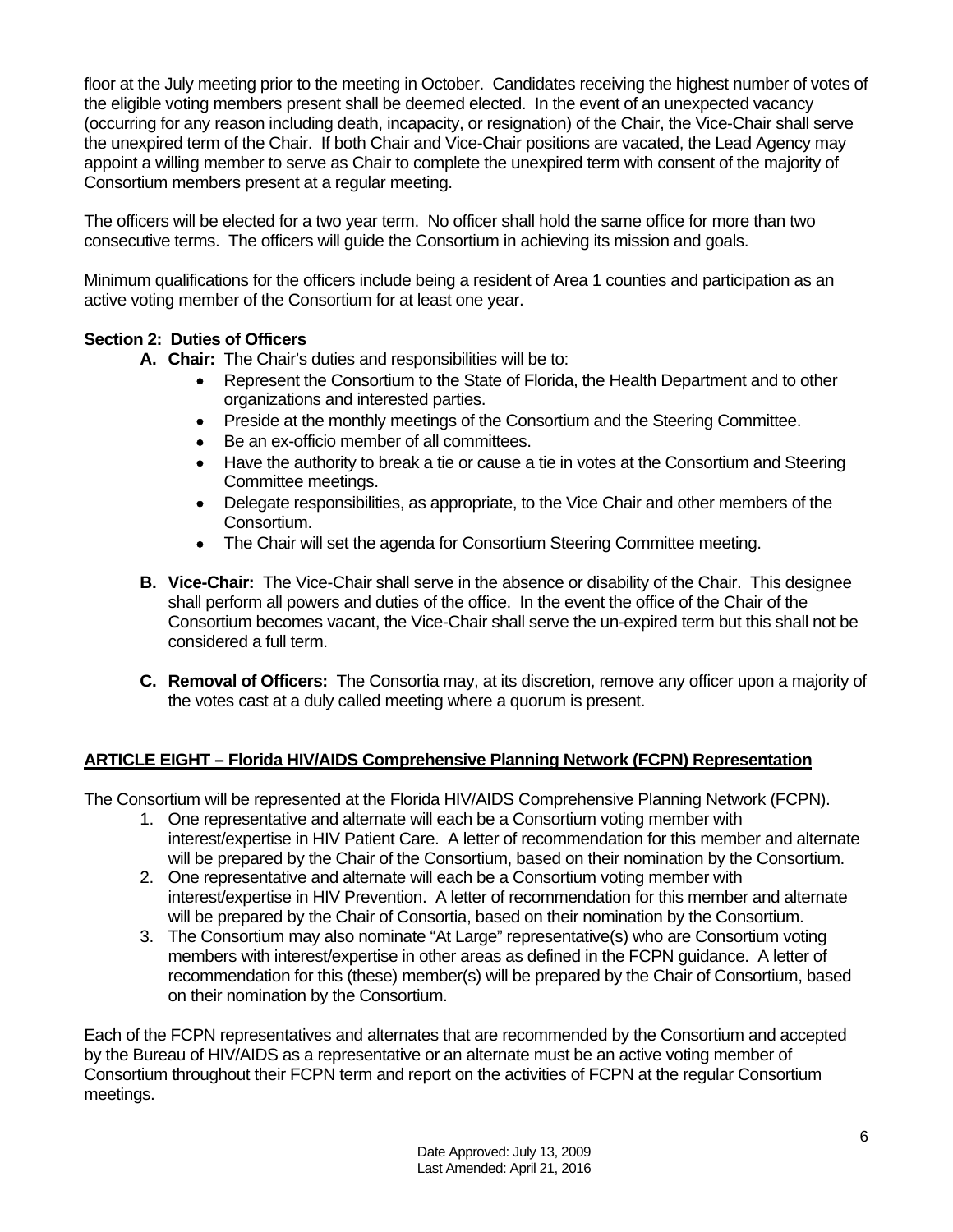## **ARTICLE NINE – Books and Records**

The Lead Agency will keep minutes of all proceedings of the Consortium and other books and records as may be required for the proper conduct of its business and affairs. Voting records will be maintained at the Administrative office and be open to the public for review.

## **ARTICLE TEN – Amendments**

Written notice of proposed bylaws changes will be mailed and/or electronically delivered to all active voting members to consider for at least 10 days prior to the date of the meeting in which a vote will be taken.

Amendments require a majority vote of the active voting members present at a duly called meeting with a quorum.

## **ARTICLE ELEVEN – Dissolution**

The Consortium may be dissolved by its voting membership upon acceptance of a resolution of dissolution by a two-thirds (2/3) majority vote of the voting members present at a duly called meeting with a quorum.

## **ATTACHMENTS**

- 1. Code of Conduct
- 2. Job Descriptions
- 3. Grievance Procedure
- 4. Grievance Form
- 5. Conflict of Interest and Disclosure Form
- 6. Membership Application
- 7. Glossary of Terms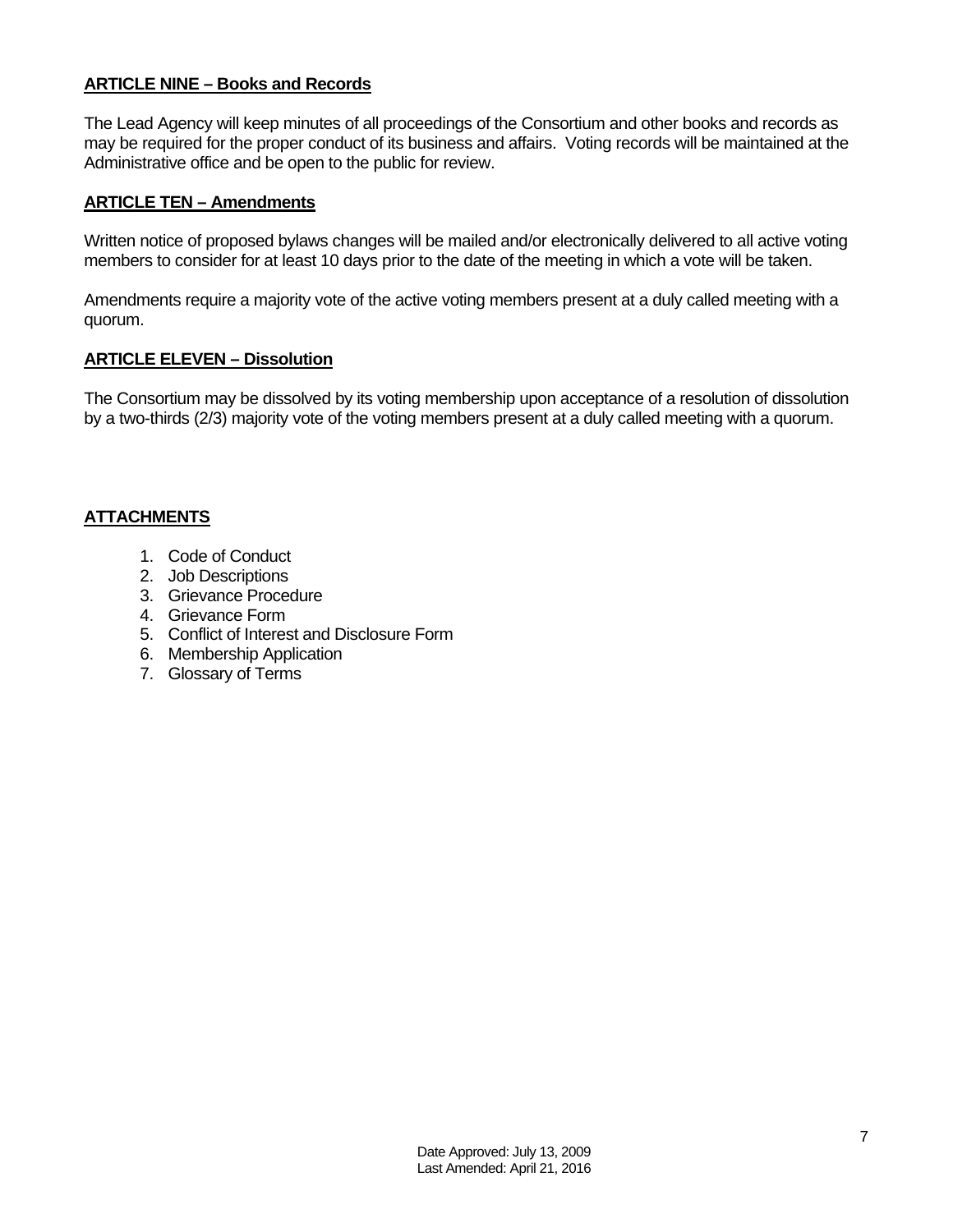## **Northwest Florida AIDS Consortium (NoFLAC)**

## **Code of Conduct**

- Behave in a manner that reflects their responsibility to represent the group.
- Hold in confidence information presented in confidence.
- Address comments to the Chair.
- Declare when an issue being discussed may benefit themselves, their employer or a family member/significant other. Issues that will potentially benefit all PLWHA in the service area do not have to be declared by a member who is a PLWHA or a member who has a family member/significant other who is a PLWHA, provided there is no additional potential benefit to the member or family member/significant other than would benefit any other PLWHA in the service area who is not a member of the group.
- Accept and support the decisions made by the group according to the prescribed method(s) of decision-making.
- Take positive responsibility for helping to prevent and resolve conflicts within the group.
- All members will be given a chance to speak once on each issue before recognizing a member who has already spoken on the issue. This does not apply to Points of Order or Points of Information (questions) or the member of whom the Chair requests an answer.
- Take responsibility for following this Code of Conduct as well as speaking out to ensure other members abide by this Code of Conduct.
- Agree that a civil atmosphere should prevail at each meeting.
- Do not interrupt people when they are speaking.
- Show respect to other members of the community group.
- Identify yourself prior to speaking so that the tape can pick up who is speaking.
- Ask to be indentified by the Chairperson prior to speaking.
- Avoid side conversations with other members during the meeting.
- Be on time for meetings.
- Speak for yourself and do not claim to speak for others.
- Be polite. It's acceptable to disagree, but do so respectfully.
- Agree that insults and accusations are unacceptable.
- Turn all pagers and cell phones off or to the "vibrate" position.
- Leave personal agendas/attitudes/hidden agenda/ego at the door.
- Be respectful of cultural differences.
- Observe confidentiality within established policies.
- Be open to listening to and learning from other's viewpoints.
- Observe conflict of interest policies and declare when an issue being discussed may benefit you, your agency, or a family member.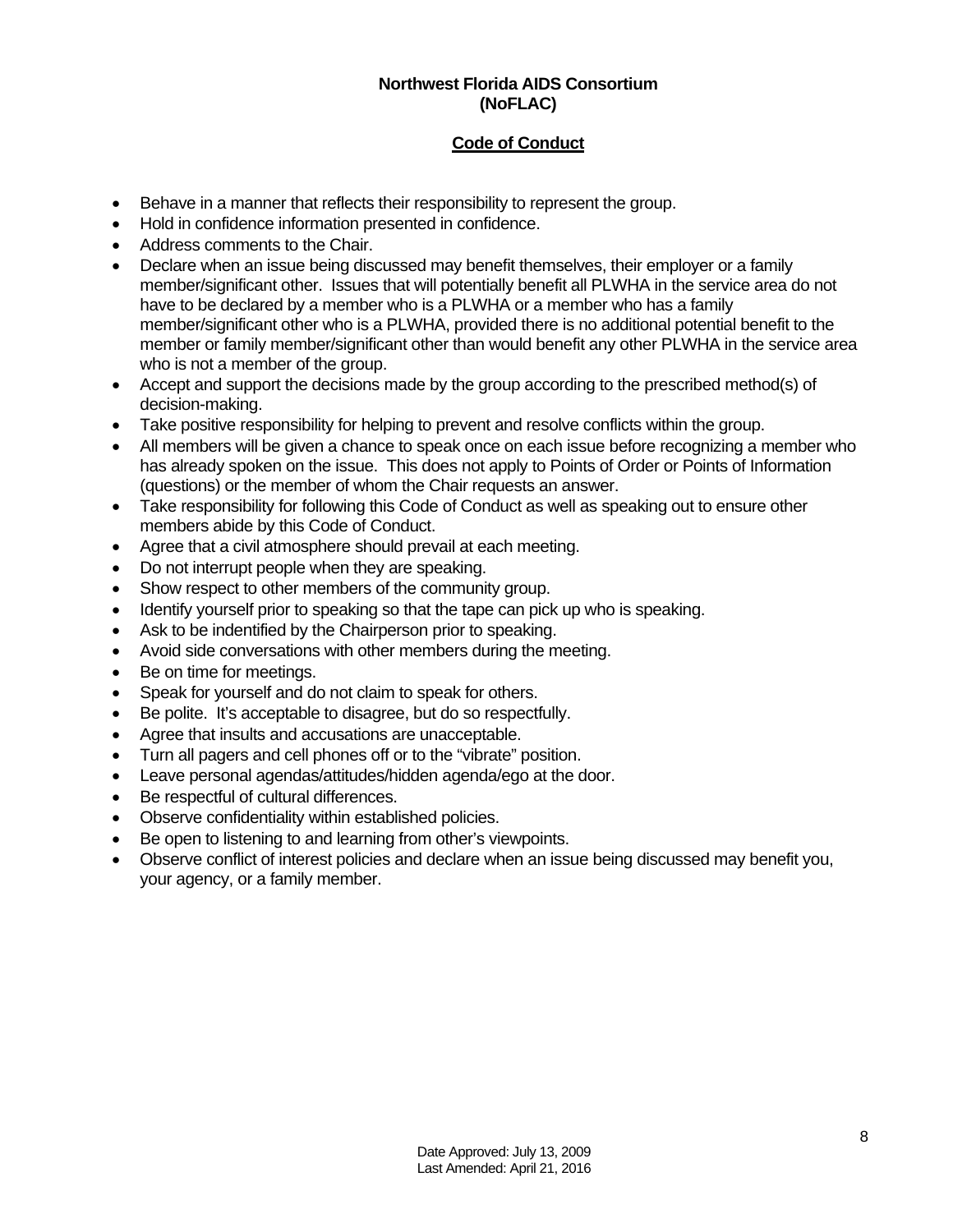## **NoFLAC Job Descriptions**

## **Job Title: Consortium Member**

#### Reports To: Consortium

Minimum qualifications: Ability to lead; administrative capability; ability to communicate in both written and verbal formats; willingness to serve and must be a voting member in good standing.

Duties and Responsibilities:

- Attend regular meetings and actively participate on at least one committee.
- Read the minutes from the previous meeting and meeting packet material prior to each meeting.
- Bring all materials sent to you by the Lead Agency to the meeting.
- Work with others to develop a comprehensive array of HIV/AIDS service, including prevention, early intervention, and patient care.
- Serve as a knowledgeable person with information about HIV/AIDS services: not as an "agency representative" (Leave "turf issues" at the door).
- Declare all potential conflicts of interest.
- Recruit members to the Consortium.

## **Job Title: Chair**

## Reports to: Steering Committee and the Consortium

Minimum qualifications: Ability to lead; administrative capability; ability to communicate in both written and verbal formats; willingness to serve and must be a voting member in good standing.

Duties and Responsibilities:

- Facilitate meeting of the Consortium and Steering Committee.
- Serve as Ex-Officio member of all other committees.
- Foster an environment of collaboration and cooperation.
- Represent the Consortium to other organizations and institutions.
- Guide the Consortium through patient care planning processes.
- Work with the Lead Agency to coordinate the delivery of all required documents.

## **Job Title: Vice-Chair**

## Reports to: Chair, Steering Committee and Consortium

Minimum Qualifications: Ability to lead, administrative capability, ability to communicate in both written and verbal formats, willingness to serve. The Vice-Chair must be a voting member in good standing. Duties and Responsibilities:

- Facilitate meeting of the Consortium and Steering Committee in the absence of the Chair.
- Serve as Ex-Officio member of all other committees, attending as many as practical.
- Foster an environment of collaboration and cooperation.
- Represent the Consortium to other organizations and institutions.
- Assist the Chair in guiding the Consortium through prevention, early intervention, and patient care planning processes.
- Assist the Chair in coordinating with the Lead Agency in the delivery of all required documents in a timely manner.
- Assume the position of Chair in the event of resignation or removal of the Chair.

## **Job Title: Nominating Committee Member**

Reports to: Nominating Committee Chair & Consortium

Minimum Qualifications: Nominating Committee members are comprised of active members and are committed to participating impartially to present a slate of officers to the Consortium.

Duties and Responsibilities:

- Convene a minimum of two times annually.
- Determine eligibility of members based upon the by-laws.
- Accept nominations from the Consortium.
- Confirm acceptance of the nominees.
- Present the slate of candidates to the Consortium for a vote.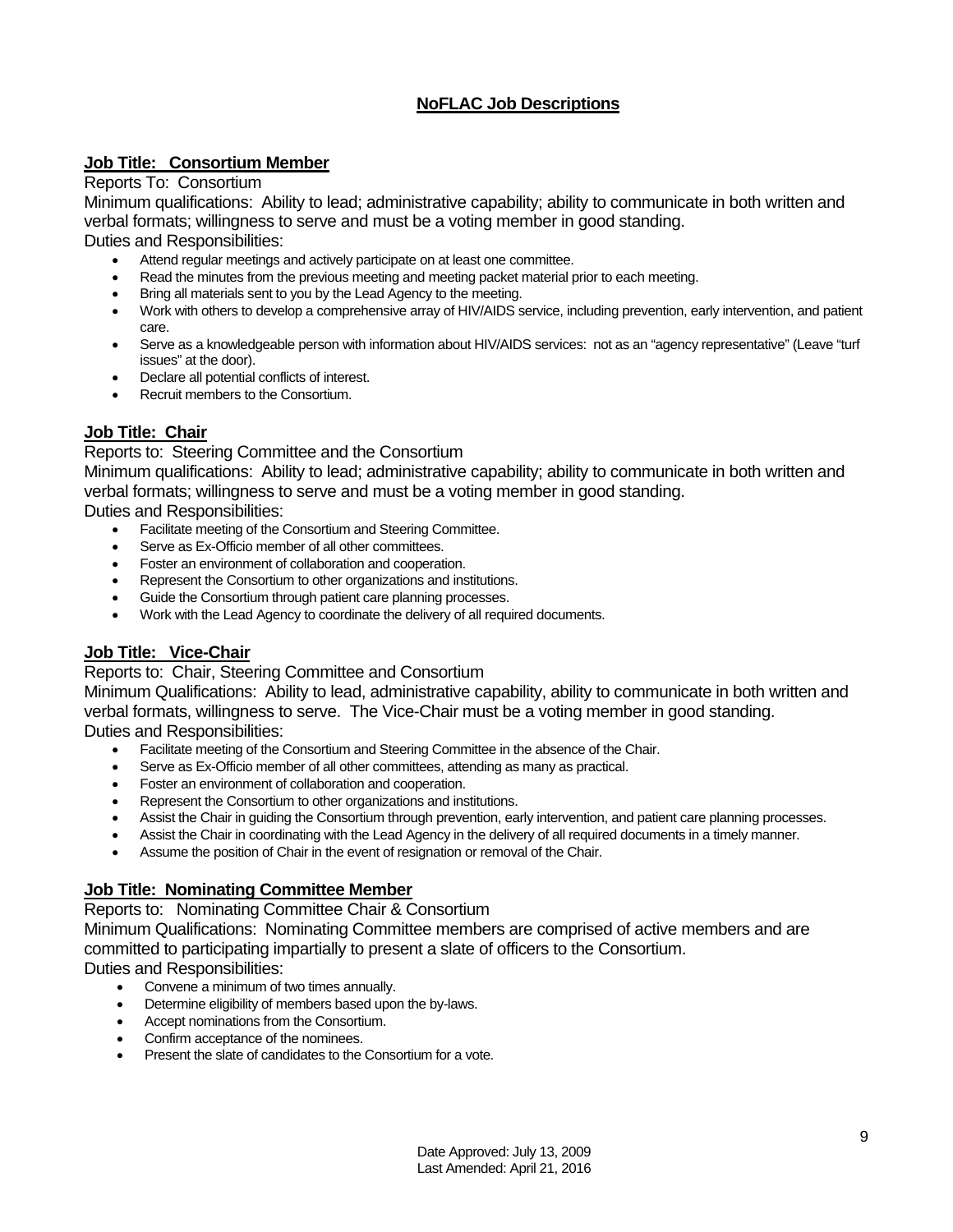## **NoFLAC Grievance Resolution Process Instructions**

## **GRIEVANCE DEFINITION:**

- Member grievances should be confined to the Consortium's areas of responsibility.
- Grievances about service providers' performance, clients' complaints, problems with state or local health departments and other matters outside the auspices of the Consortium should be pursued elsewhere.
- Informal methods to resolve differences should be explored prior to initiating a formal complaint.

## **STEP 1:**

The Grievant is to present the grievance in writing (using the grievance form) to the Consortium Chair immediately upon becoming aware of the act or condition that is the basis for the grievance, but no later than 30 days.

## **STEP 2:**

The Consortium Chair will respond in writing to the Grievant within seven working days from the date of receipt by the lead agency. The Consortium Chair's reply will state the actions to be taken to resolve the grievance, or outline in detail the reasons why the Consortium Chair is unable to resolve the grievance to the Grievant's satisfaction.

## **STEP 3:**

**PART A:** If the grievance is not resolved in Step Two, the Grievant may (within seven working days from the date of the Consortium Chair's reply) request Steering Committee review by completing Step Three of the grievance form and returning the original grievance and all the responses to the Steering Committee Chair.

**PART B:** The Steering Chairperson will schedule a meeting of the Steering Committee within 10 working days to review the grievance. The Steering Committee will render a written response within 3 working days of the called meeting.

**PART C:** The Steering Committee may, at their discretion, request an Ad-hoc Committee be formed in circumstances where they feel further review is necessary. The Ad-ho Committee would then complete this step in lieu of the Steering Committee.

The Steering Committee or Ad-hoc Committee's response is final and not subject to further review.

## **REPORTING**

Copies of the Grievance form will be distributed as appropriate during the resolution process to Grievant, Consortium Chairpersons, the Steering Committee members and the lead agency. Original copies will be kept by the lead agency and are the sole property of the Consortium.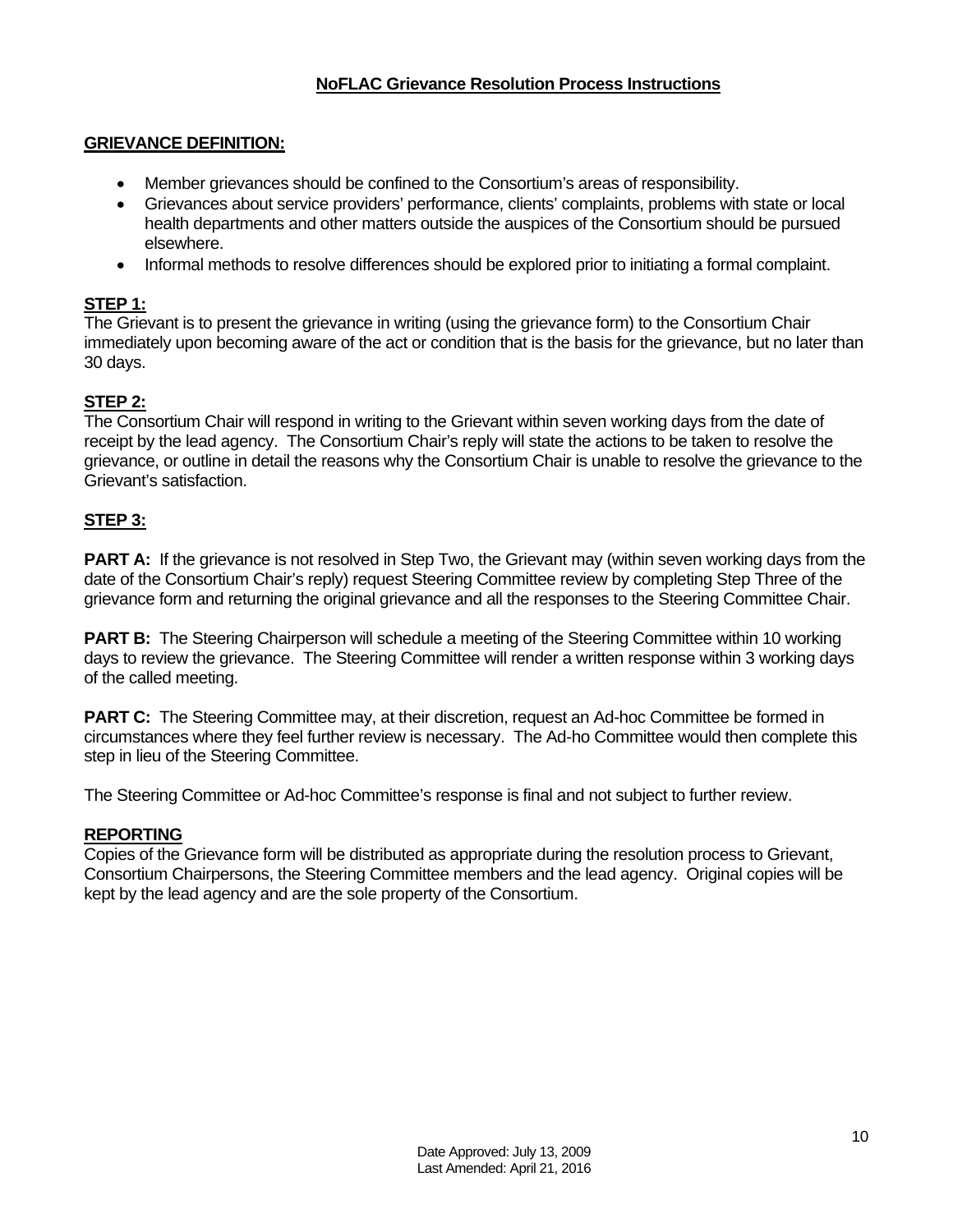## **Northwest Florida AIDS Consortium Grievance Form**

## **Step 1 – Consortium Grievance**

## **GRIEVANT INFORMATION: (To be completed by Grievant)**

Name: \_\_\_\_\_\_\_\_\_\_\_\_\_\_\_\_\_\_\_\_\_\_\_\_\_\_\_\_\_\_\_\_\_\_\_\_\_\_\_\_\_\_\_\_\_\_\_\_\_\_\_\_\_\_\_\_\_\_\_\_\_\_\_\_\_\_\_\_\_\_\_\_\_ Address: \_\_\_\_\_\_\_\_\_\_\_\_\_\_\_\_\_\_\_\_\_\_\_\_\_\_\_\_\_\_\_\_\_\_\_\_\_\_\_\_\_\_\_\_\_\_\_\_\_\_\_\_\_\_\_\_\_\_\_\_\_\_\_\_\_\_\_\_\_\_\_

City, State, Zip: \_\_\_\_\_\_\_\_\_\_\_\_\_\_\_\_\_\_\_\_\_\_\_\_\_\_\_\_\_\_\_\_\_\_\_\_\_\_\_\_\_\_\_\_\_\_\_\_\_\_\_\_\_\_\_\_\_\_\_\_\_\_\_\_\_\_

Telephone Number: \_\_\_\_\_\_\_\_\_\_\_\_\_\_\_\_\_\_\_\_\_\_\_\_\_\_\_\_\_\_\_\_\_\_\_\_\_\_\_\_\_\_\_\_\_\_\_\_\_\_\_\_\_\_\_\_\_\_\_\_\_\_

## **GRIEVANCE: (To be completed by Grievant)**

**INSTRUCTIONS:** The Grievant is to present the grievance in writing using the grievance form to the Consortium Chairperson immediately upon becoming aware of the act or condition that is the basis for the grievance, but no later than 30 days.

**\_\_\_\_\_\_\_\_\_\_\_\_\_\_\_\_\_\_\_\_\_\_\_\_\_\_\_\_\_\_\_\_\_\_\_\_\_\_\_\_\_\_\_\_\_\_\_\_\_\_\_\_\_\_\_\_\_\_\_\_\_\_\_\_\_\_\_\_\_\_\_\_\_\_\_\_\_\_\_** 

## **My grievance is as follows:**

**My proposed solution is as follows:**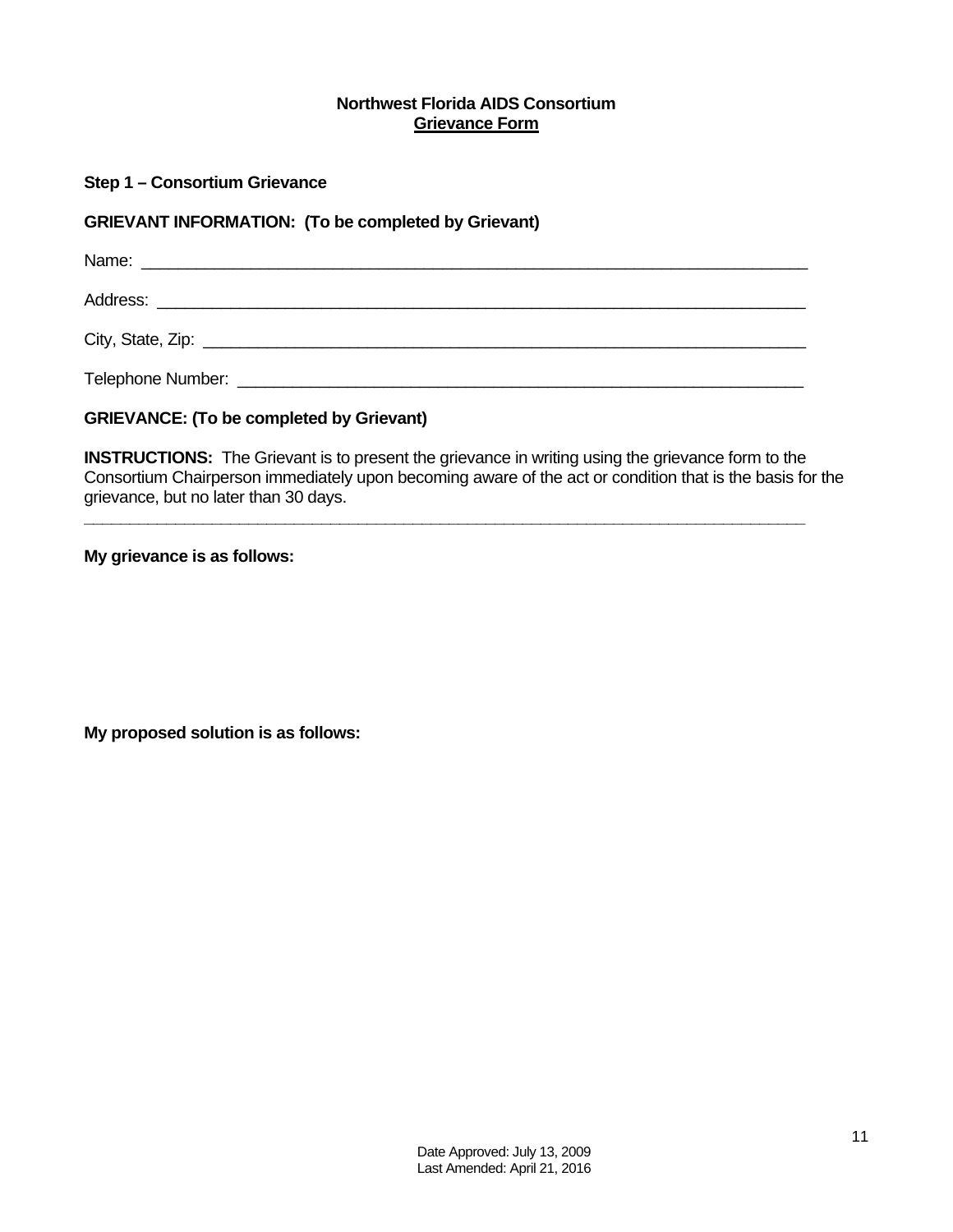Grievant's Signature **Date** Date **Northwest Florida AIDS Consortium** 

**Copies of the Grievance form will be distributed as appropriate during the resolution process to: Grievant, Consortium Chair, and to the Steering Committee members. Original copies will be kept by the Lead Agency and are the sole property of the Consortium.** 

**STEP 2 – Consortium Chairperson Reply** (To be completed by the Consortium Chairperson)

\_\_\_\_\_\_\_\_\_\_\_\_\_\_\_\_\_\_\_\_\_\_\_\_\_\_\_\_\_\_\_\_\_\_\_\_\_\_\_\_\_ \_\_\_\_\_\_\_\_\_\_\_\_\_\_\_\_\_\_\_\_\_\_\_\_\_\_

**INSTRUCTIONS:** The Consortium Chairperson will respond in writing to the Grievant within seven working days from the date of receipt by the lead agency. The Consortium Chairperson's reply will state the actions to be taken to resolve the grievance, or outline in detail the reasons why the Consortium Chairperson is unable to resolve the grievance to the Grievant's satisfaction.

**The Consortium Chairperson's reply to grievance, state the action(s) to be taken to resolve the grievance or outlining why the grievance cannot be satisfied:** 

**\_\_\_\_\_\_\_\_\_\_\_\_\_\_\_\_\_\_\_\_\_\_\_\_\_\_\_\_\_\_\_\_\_\_\_\_\_\_\_\_\_\_\_\_\_\_\_\_\_\_\_\_\_\_\_\_\_\_\_\_\_\_\_\_\_\_\_\_\_\_\_\_\_\_\_\_\_\_\_**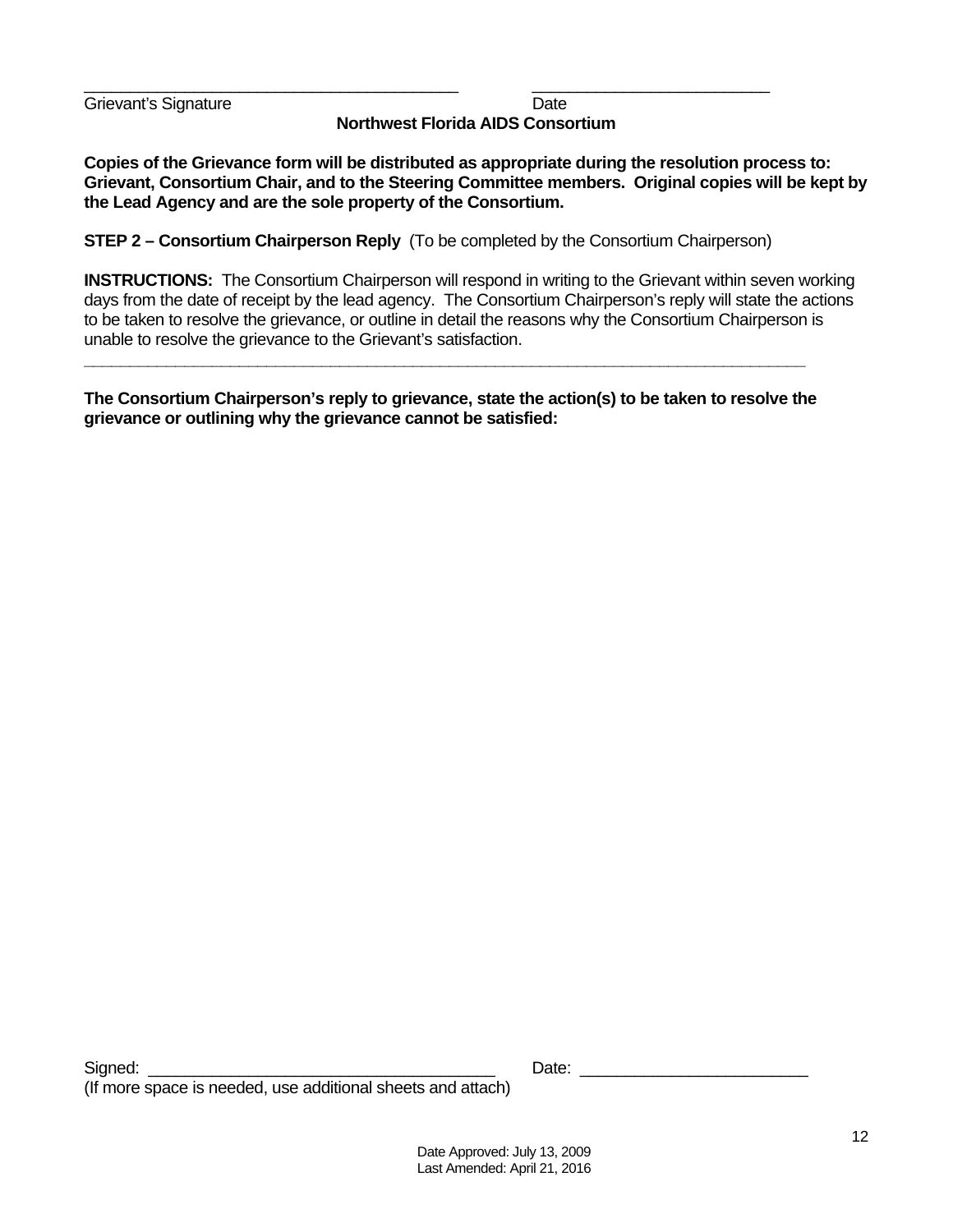**Copies of the Grievance form will be distributed as appropriate during the resolution process to Grievant, Consortium Chairperson, and the Steering Committee members. Original copies will be filed by the Lead Agency and are the sole property of the Consortium.** 

## **Northwest Florida AIDS Consortium**

## **STEP 3 – Part A – Request for Steering Committee Review (**To be completed by Grievant)

**INSTRUCTIONS:** If the grievance is not resolved in Step One, the Grievant may, within seven working days from the date of the Consortium Chairperson's reply, request Steering Committee review by completing section two of the grievance form, and returning the original grievance and all the responses to the Steering Committee Chairperson addressed to the Consortium.

I have reviewed the Consortium Chairperson's reply to my grievance and the grievance has not been resolved to my satisfaction. I request a review by the Steering Committee.

 $\overline{\phantom{a}}$  , and the contribution of the contribution of the contribution of the contribution of the contribution of the contribution of the contribution of the contribution of the contribution of the contribution of the Grievant's Signature **Date** 

**Grievant must attach original grievance and the Consortium Chairperson's reply.** 

## **STEP 3 – PART B – Steering Committee Review Meeting Scheduled**

**INSTRUCTIONS:** The Steering Chairperson will schedule a meeting of the Steering Committee at the earliest time, within 10 working days, to review the grievance. The Steering Committee will render a written response within 3 working days of the called meeting. The Steering Committee may, at their discretion, request an Ad-hoc Committee be formed in circumstances where they feel further review is necessary. The Ad-hoc Committee would then complete this step in lieu of the Steering Committee.

**Steering Committee's reply to grievance, stating the action(s) to be taken to resolve the grievance or outlining why the grievance cannot be satisfied:** 

**\_\_\_\_\_\_\_\_\_\_\_\_\_\_\_\_\_\_\_\_\_\_\_\_\_\_\_\_\_\_\_\_\_\_\_\_\_\_\_\_\_\_\_\_\_\_\_\_\_\_\_\_\_\_\_\_\_\_\_\_\_\_\_\_\_\_\_\_\_\_\_\_\_\_\_\_\_\_\_**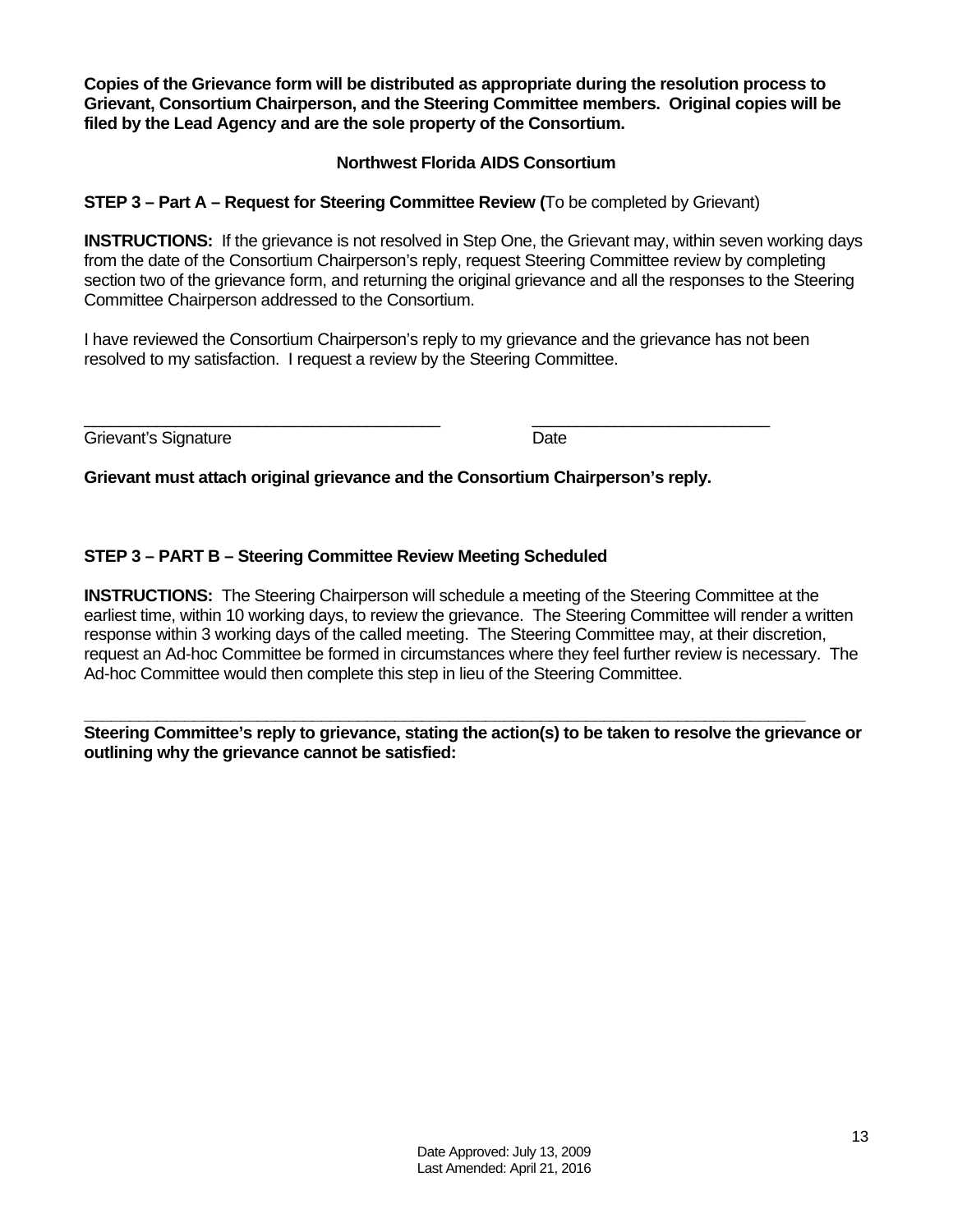Signed: \_\_\_\_\_\_\_\_\_\_\_\_\_\_\_\_\_\_\_\_\_\_\_\_\_\_\_\_\_\_\_\_\_\_\_\_\_\_ Date: \_\_\_\_\_\_\_\_\_\_\_\_\_\_\_\_\_\_\_\_\_\_\_\_\_ (If more space is needed, use additional sheets and attach)

## **Northwest Florida AIDS Consortium**

## **STEP 3 – PART C – Steering or Ad-Hoc Committee Final Reply**

**NOTE: The Steering or Ad-Hoc Committee's response is final and not subject to further review. \_\_\_\_\_\_\_\_\_\_\_\_\_\_\_\_\_\_\_\_\_\_\_\_\_\_\_\_\_\_\_\_\_\_\_\_\_\_\_\_\_\_\_\_\_\_\_\_\_\_\_\_\_\_\_\_\_\_\_\_\_\_\_\_\_\_\_\_\_\_\_\_\_\_\_\_\_\_\_** 

**Steering or Ad-Hoc Committee's Final reply to the grievance stating the action(s) to be taken to resolve the grievance:**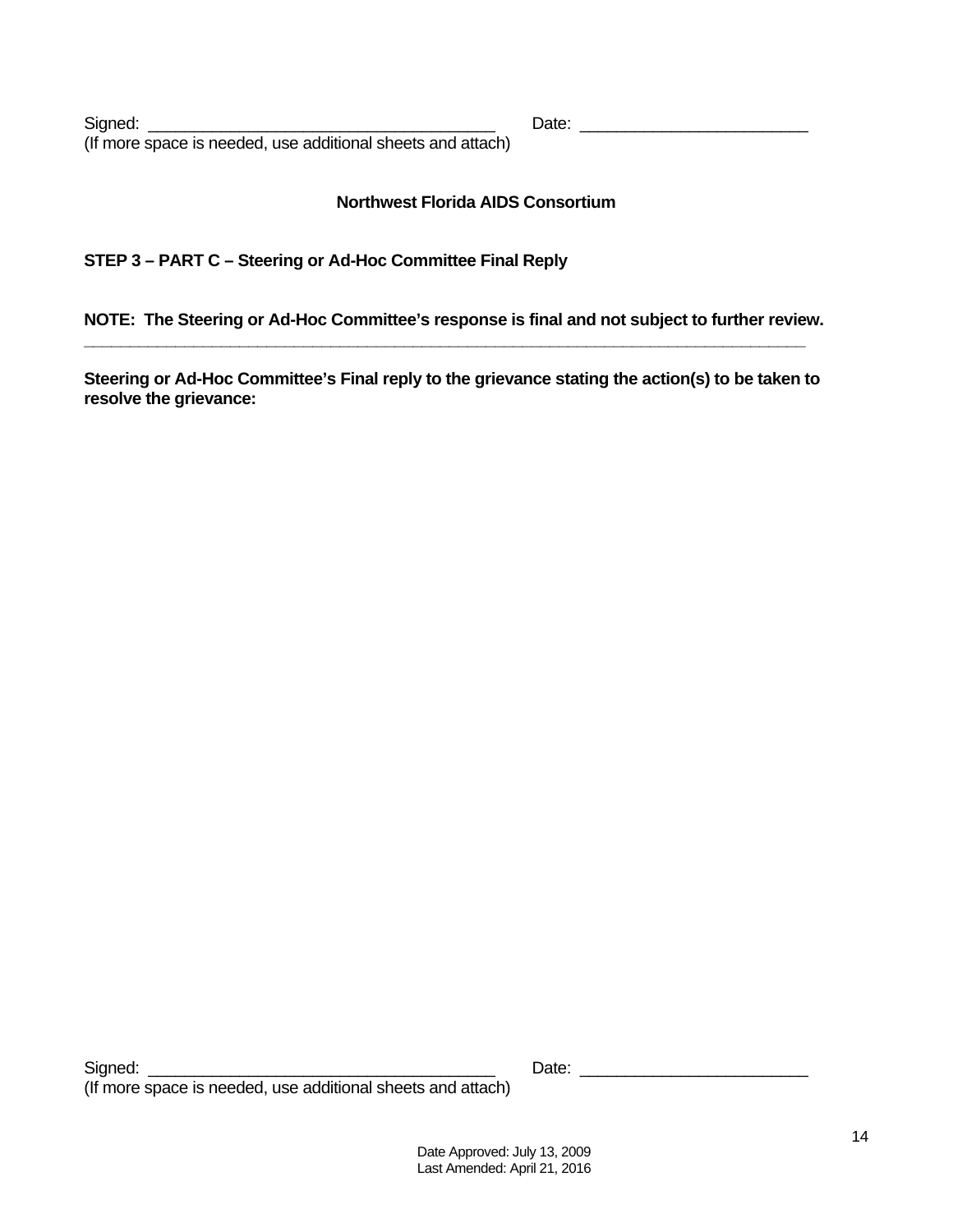**Copies of the Grievance form will be distributed as appropriate during the resolution process to Grievant, the Consortium Chairperson, the Steering and the Ad-Hoc Committee members. Original copies will be filed by the Lead Agency and are the sole property of the Consortium.** 

## **Northwest Florida AIDS Consortium**

## *Conflict of Interest Disclosure*

**The Northwest Florida AIDS Consortium (NoFLAC) has members who are professionally or personally affiliated with organizations that have, or might in the future request or receive funds for HIV/AIDS prevention or patient care activities or services. Because of this potential conflict of interest, this disclosure form has been adopted and approved by the Consortium and approved by the Florida Health Department, Bureau of HIV/AIDS and must be completed by all current members in accordance with the Consortium bylaws.** 

**By my signature below, I certify that I have read, understand and support the Consortium's bylaws and have received, read understand and support the Conflict of Interest Policy and Procedures statement. Listed below are the organizations with which I am presently affiliated.** 

| Please attach additional pages if necessary. |  |
|----------------------------------------------|--|

**The following is true to the best of my knowledge and ability:** 

**Neither I nor my immediate family has received or intends to receive any gratuities, favors, or anything of material value by a representative of a community-based organization that might alter my ability to work objectively in the Consortium's planning process.** 

Consortium Member Name (please print):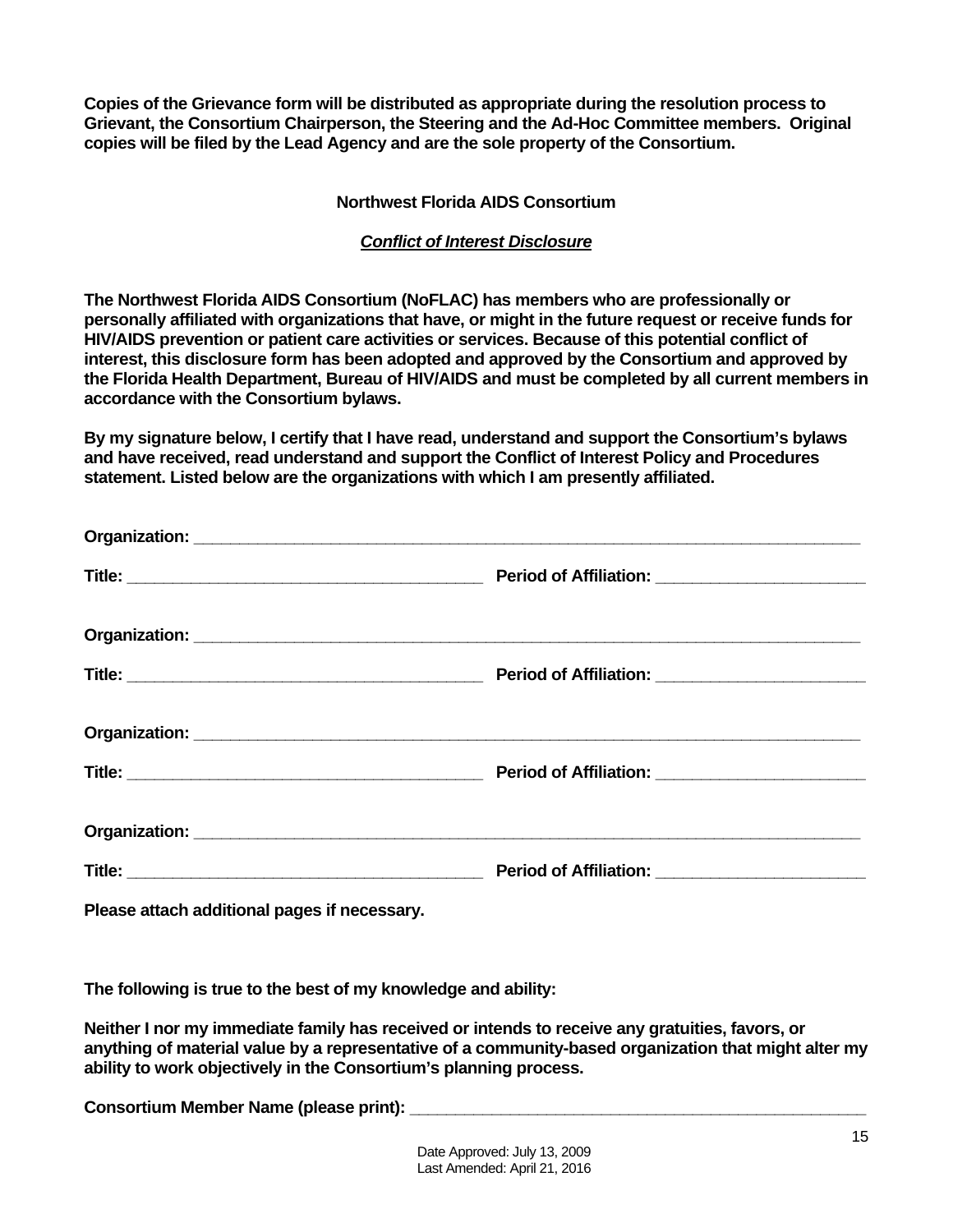| Member signature: |  |  |
|-------------------|--|--|
| Date:             |  |  |

## **NORTHWEST FLORIDA AIDS CONSORTIUM (NoFLAC) MEMBERSHIP APPLICATION/AGREEMENT**

It is the policy of NoFLAC to appoint and retain persons from all represented service areas, infected and affected population groups and various fields of expertise, including people who have an active interest in the care of persons living with AIDS and HIV. Members agree to (a) participate in the planning, implementation and evaluation of a comprehensive service plan for people living with AIDS; (b) to participate actively on at least one Consortium committee; (c) assist in providing information, referral, advocacy, support and education regarding HIV and AIDS and NoFLAC's mission.

## **PLEASE PRINT**

| For the purpose of ensuring a membership that reflects the economic, social, racial, ethnic, sexual orientation and<br>gender composition of the population being served, the following information is requested, BUT NOT REQUIRED. |  |
|-------------------------------------------------------------------------------------------------------------------------------------------------------------------------------------------------------------------------------------|--|
| County of Residence: Escambia______ Santa Rosa______ Okaloosa______ Walton______                                                                                                                                                    |  |
|                                                                                                                                                                                                                                     |  |
| Date of Birth: ______________________Gender (M/F): ______Transgendered (Y/N): _______                                                                                                                                               |  |
| Race: White ______ Black ______ Asian ______ American Indian ______ Hawaiian/PI _____                                                                                                                                               |  |
|                                                                                                                                                                                                                                     |  |
| Ethnicity: Hispanic ______ Not Hispanic or Latino ______ Other ________________                                                                                                                                                     |  |
| <b>OPTIONAL INFORMATION:</b> Living with HIV/AIDS (Y/N):                                                                                                                                                                            |  |
| Caregiver of family member of person living with HIV/AIDS (Y/N): _______                                                                                                                                                            |  |
| Sexual Orientation: Straight _____ Gay or Lesbian ____ Bisexual _____                                                                                                                                                               |  |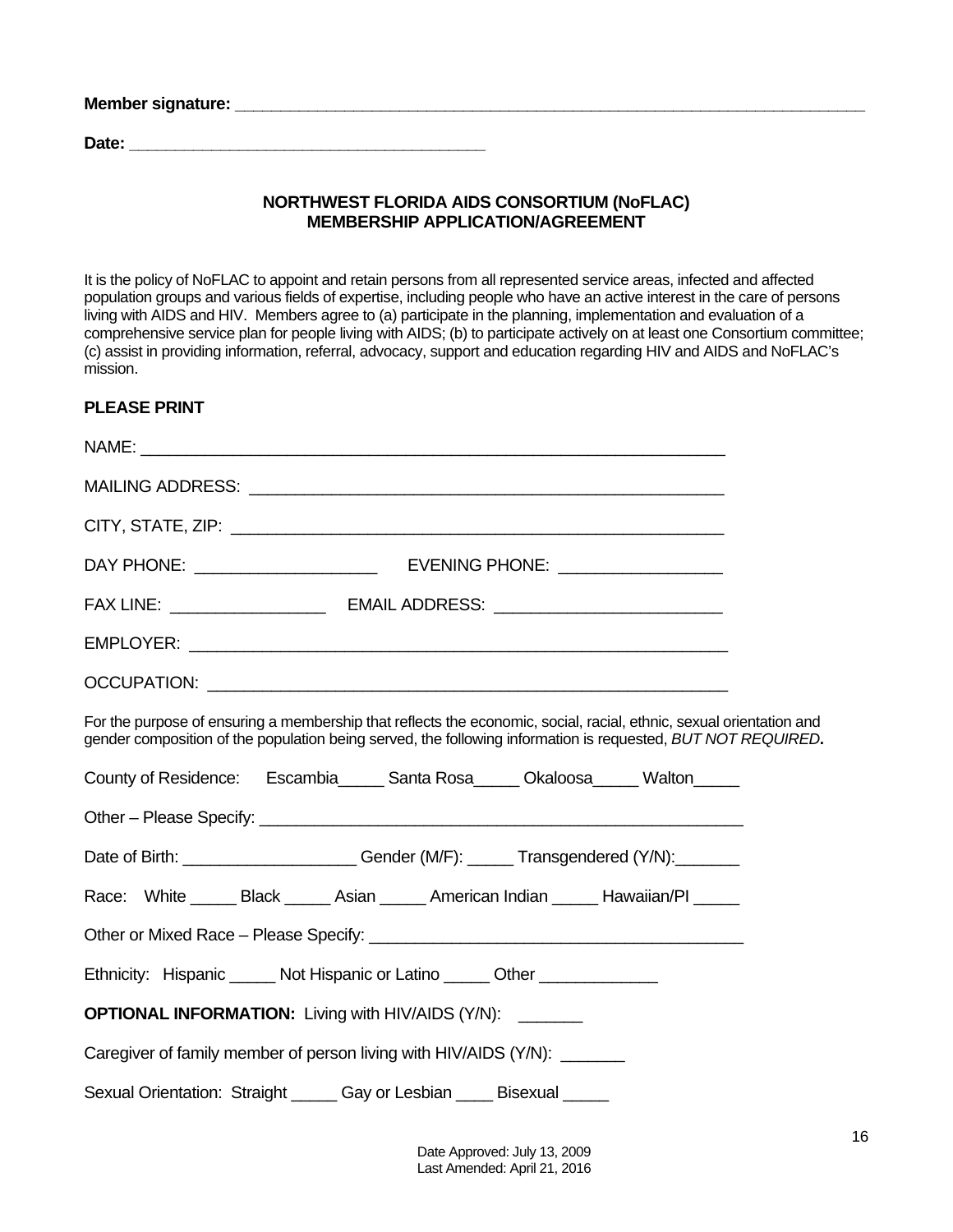## **PLEASE CONTINUE ON REVERSE**

#### **Please indicate your representation: CHECK ALL THAT APPLY**

| <b>AIDS Service Organization</b>       | Hospital                          |
|----------------------------------------|-----------------------------------|
| <b>Business Group</b>                  | Housing provider                  |
| Caregiver to Person Living with AIDS   | Media                             |
| <b>Community Based Organization</b>    | Medical, Public Health            |
|                                        | & Social Svc Society              |
| <b>Criminal Justice Services</b>       | <b>Mental Health Agency</b>       |
| <b>Educational Institution</b>         | <b>Minority Organization</b>      |
| <b>Elder Population</b>                | Person Living w/ AIDS             |
| <b>Elected Government Official</b>     | Department of Health              |
| Family Member of Person Living w/ AIDS | Religious Organization            |
| <b>Financial Institution</b>           | <b>Substance Abuse Treatment</b>  |
|                                        | Provider                          |
| Gay & Lesbian Organization             | <b>Support Group Organization</b> |
| Home Health Agency                     | <b>Women's Services</b>           |
| <b>Hospice Organization</b>            | <b>Youth Service Organization</b> |
|                                        |                                   |

## **Please indicate your preference of Committee Membership (***sign up for at least one***).**

Primary Standing Committees

Lacken Music Needs and Resources **Example 20 and Standards and Quality** 

Secondary Committees

**EXECUTE:** Priorities and Allocations **EXECUTE:** Nominating Committee

| Jianature:<br>וור | .)atr<br>$\overline{\phantom{0}}$<br>--- |
|-------------------|------------------------------------------|
|-------------------|------------------------------------------|

**FOR CONSORTIUM MEMBERSHIP COMMITTEE USE ONLY:** 

MEMBERSHIP CATEGORY: CONSUMER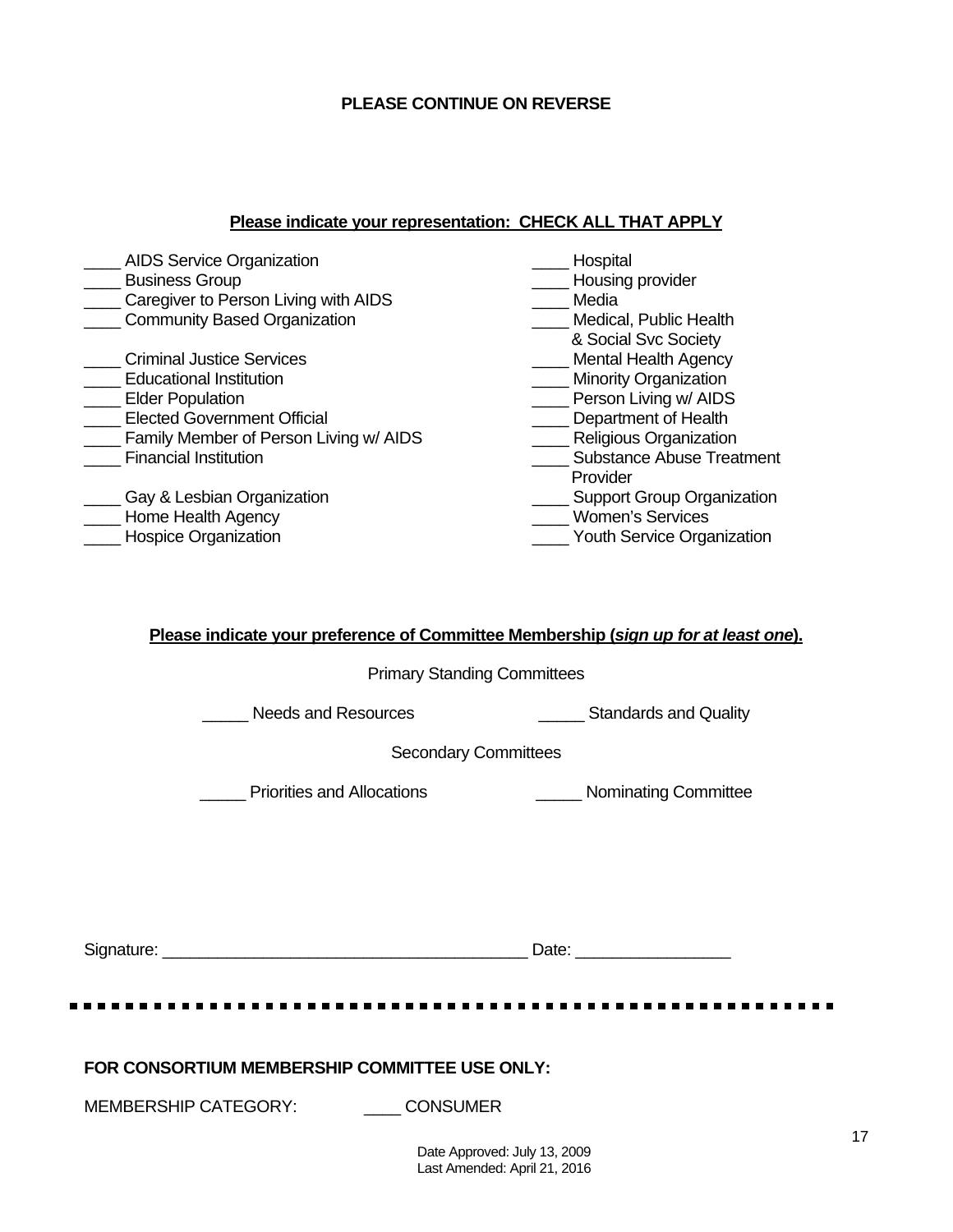

## **Appendix A:**

## **Glossary of Care Act Terms**

## **ADAP (AIDS Drug Assistance Program)**

Administered by States and authorized under Title II of the CARE Act, provides FDA-approved medications to low-income individuals with HIV disease who have limited or no coverage from private insurance or Medicaid. ADAP funds may also be used to purchase insurance for uninsured CARE Act clients as long as the insurance costs do not exceed the cost of drugs through ADAP and the drugs available through the insurance program at least match those offered through ADAP.

#### **Administrative or Fiscal Agent**

Entity that functions to assist the grantee, consortium, or other planning body in carrying out administrative activities (*e.g.*, disbursing program funds, developing reimbursement and accounting systems, developing Requests for Proposals [RFPs], monitoring contracts).

#### **AETC (AIDS Education and Training Center)**

Regional centers providing education and training for primary care professionals and other AIDS-related personnel. AETCs are authorized under Part F of the CARE Act and administered by the HRSA HIV/AIDS Bureau's Division of Training and Technical Assistance (DTTA).

#### **AIDS (Acquired Immunodeficiency Syndrome)**

A group of life-threatening diseases caused by the human immunodeficiency virus.

#### **Antiretroviral**

A substance that fights against a retrovirus, such as HIV. (See Retrovirus)

#### **ASO (AIDS service organization)**

An organization that provides primary medical care and/or support services to populations infected with and affected by HIV disease.

#### **Capacity**

Core competencies that substantially contribute to an organization's ability to deliver effective HIV/AIDS primary medical care and health-related support services. Capacity development activities should increase access to the HIV/AIDS service system and reduce disparities in care among underserved PLWH in the EMA.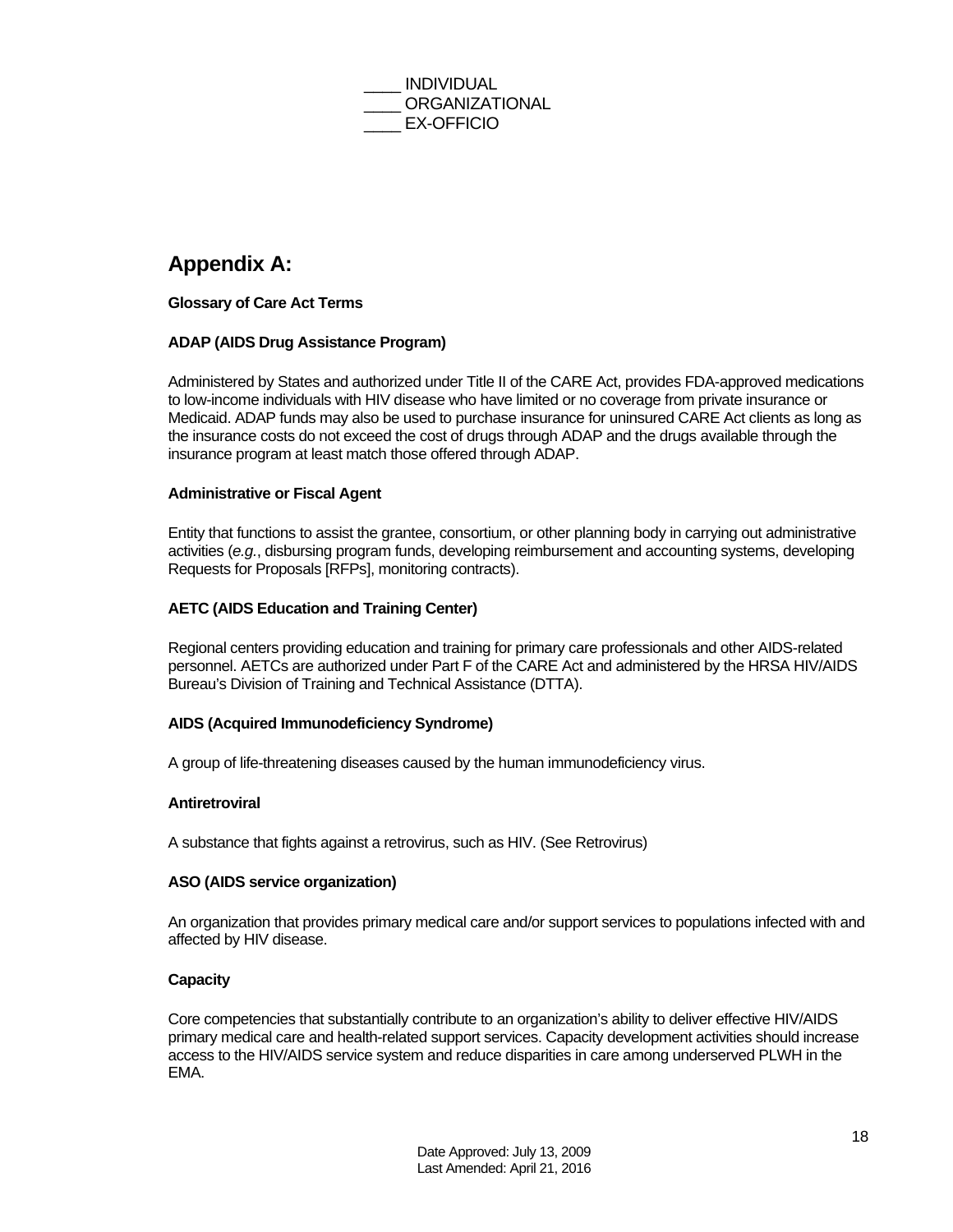#### **CARE Act (Ryan White Comprehensive AIDS Resources Emergency Act)**

Federal legislation created to address the unmet health care and service needs of people living with HIV Disease (PLWH) disease and their families. It was enacted in 1990 and reauthorized in 1996 and 2000.

## **CADR (CARE Act Data Report)**

A provider-based report generating aggregate client, provider, and service data for all CARE Act programs. Reports information on all clients who receive at least one service during the reporting period. Replaces the Annual Administrative Report (AAR) used for Title I and Title II as well as separate Title III and Title IV data reports.

#### **CBO (community-based organization)**

An organization that provides services to locally defined populations, which may or may not include populations infected with or affected by HIV disease.

#### **CDC (Centers for Disease Control and Prevention)**

Federal agency within HHS that administers disease prevention programs including HIV/AIDS prevention.

#### **CD4 or CD4+ Cells**

Also known as "helper" T-cells, these cells are responsible for coordinating much of the immune response. HIV's preferred targets are cells that have a docking molecule called "cluster designation 4" (CD4) on their surfaces. Cells with this molecule are known as CD4-positive (CD4+) cells. Destruction of CD4+ lymphocytes is the major cause of the immunodeficiency observed in AIDS, and decreasing CD4 levels appear to be the best indicator for developing opportunistic infections.

## **CD4 Cell Count**

The number of T-helper lymphocytes per cubic millimeter of blood. The CD4 count is a good predictor of immunity. As CD4 cell count declines, the risk of developing opportunistic infections increases. The normal adult range for CD4 cell counts is 500 to 1500 per cubic millimeter of blood. (The normal range for infants is considerably higher and slowly declines to adult values by age 6 years.) CD4 counts should be rechecked at least every 6 to 12 months if CD4 counts are greater than 500/mm3. If the count is lower, testing every 3 months is advised. (In children with HIV infection, CD4 values should be checked every 3 months.) A CD4 count of 200 or less is an AIDS-defining condition.

#### **Co-morbidity**

A disease or condition, such as mental illness or substance abuse, co-existing with HIV disease.

#### **Community Forum or Public Meeting**

A small-group method of collecting information from community members in which a community meeting is used to provide a directed but highly interactive discussion. Similar to but less formal than a focus group, it usually includes a larger group; participants are often self-selected (*i.e.*, not randomly selected to attend).

#### **Comprehensive Planning**

The process of determining the organization and delivery of HIV services. This strategy is used by planning bodies to improve decision-making about services and maintain a continuum of care for PLWH.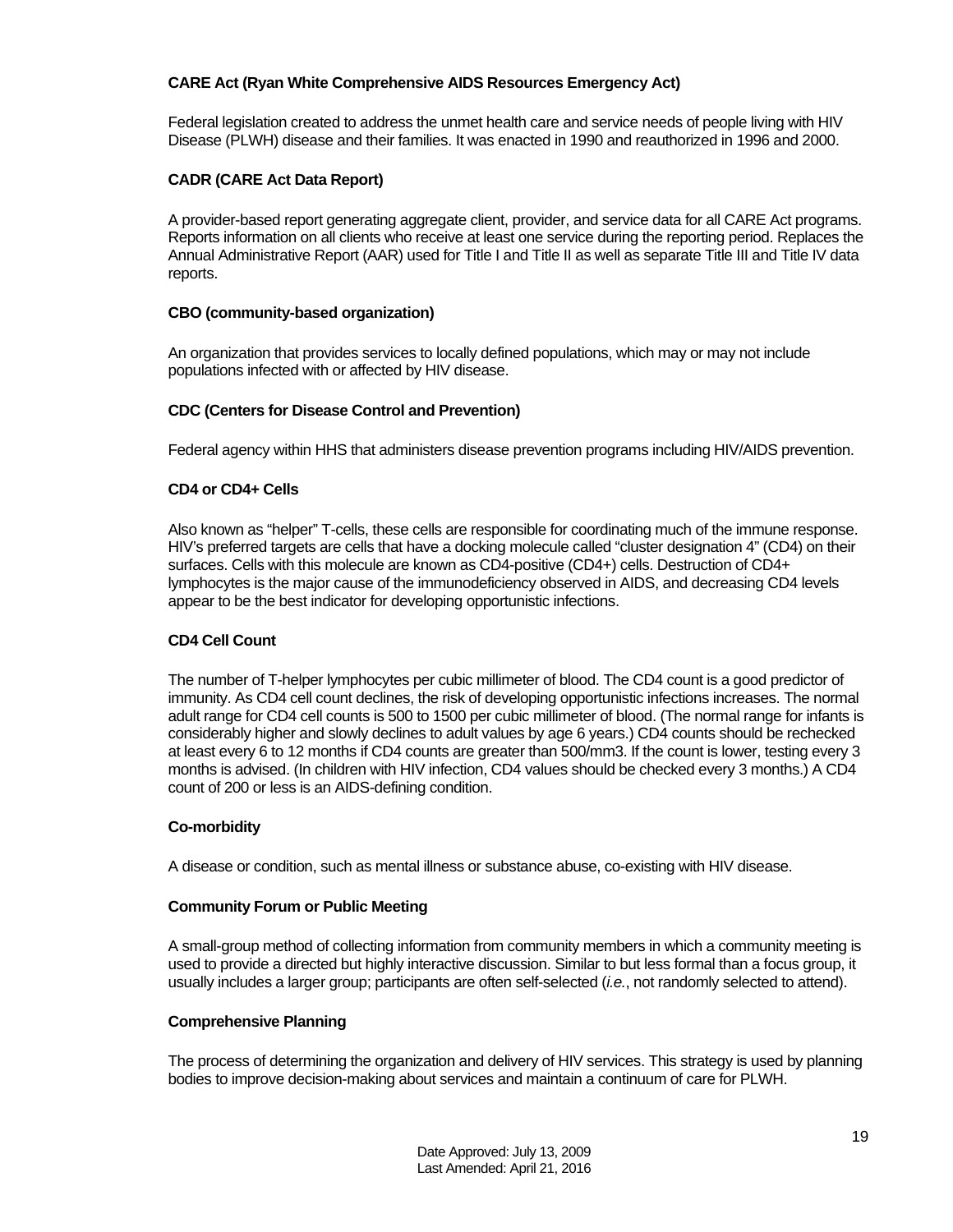#### **Consortium/HIV Care Consortium**

A regional or statewide planning entity established by many State grantees under Title II of the CARE Act to plan and sometimes administer Title II services. An association of health care and support service agencies serving PLWH under Title II of the CARE Act.

#### **Continuous Quality Improvement**

An ongoing process that involves organization members in monitoring and evaluating programs to continuously improve service delivery. CQI seeks to prevent problems and to maximize the quality of care by identifying opportunities for improvement.

#### **Continuum of Care**

An approach that helps communities plan for and provide a full range of emergency and long-term service resources to address the various needs of PLWH.

#### **Cultural Competence**

The knowledge, understanding, and skills to work effectively with individuals from differing cultural backgrounds.

#### **Early Intervention Services (EIS)**

Activities designed to identify individuals who are HIV-positive and get them into care as quickly as possible. As funded through Titles I and II of the CARE Act, includes outreach, counseling and testing, information and referral services. Under Title III of the CARE Act, also includes comprehensive primary medical care for individuals living with HIV/AIDS.

#### **Eligible Metropolitan Area (EMA)**

Geographic areas highly-impacted by HIV/AIDS that are eligible to receive Title I CARE Act funds.

#### **EIA (Enzyme-Linked Immunosorbent Assay)**

The most common test used to detect the presence of HIV antibodies in the blood, which indicate ongoing HIV infection. A positive ELISA test result must be confirmed by another test called a Western Blot.

#### **Epidemic**

A disease that occurs clearly in excess of normal expectation and spreads rapidly through a demographic segment of the human population. Epidemic diseases can be spread from person to person or from a contaminated source such as food or water.

#### **Epidemiologic Profile**

A description of the current status, distribution, and impact of an infectious disease or other health-related condition in a specified geographic area.

#### **Epidemiology**

The branch of medical science that studies the incidence, distribution, and control of disease in a population.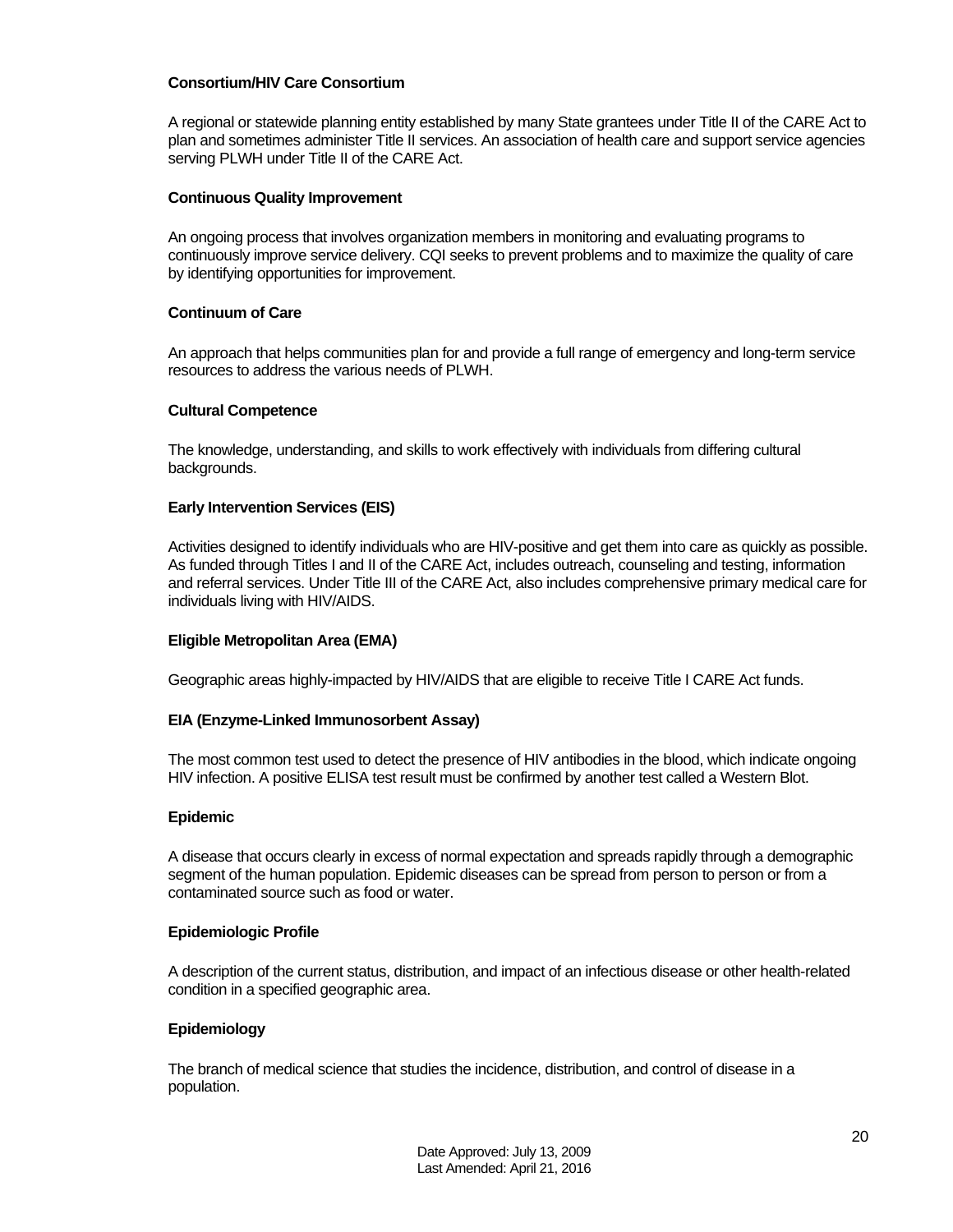#### **Ex-Officio Member**

Member generally taken to be a person, who, by virtue of an office or position held, is officially attached to a committee as a non voting member. A person who is granted status as a member of a group by virtue of their specific power or authority. Ex: "The Vice-President is the ex-officio President of the Senate."

#### **Genotypic Assay**

A test that analyzes a sample of the HIV virus from the patient's blood to identify actual mutations in the virus that are associated with resistance to specific drugs.

#### **Grantee**

The recipient of CARE Act funds responsible for administering the award.

#### **HAART (Highly Active Antiretroviral Therapy)**

HIV treatment using multiple antiretroviral drugs to reduce viral load to undetectable levels and maintain/increase CD4 levels.

#### **Health Insurance Continuity Program (HICP) (AIDS Insurance Continuation, AICP in Florida)**

A program primarily under Title II of the CARE Act that makes premium payments, co-payments, deductibles, and/or risk pool payments on behalf of a client to purchase/maintain health insurance coverage.

#### **HIV/AIDS Bureau (HAB)**

The bureau within the Health Resources and Services Administration (HRSA) of the U.S. Department of Health and Human Services (HHS) that is responsible for administering the Ryan White CARE Act.

#### **HIV/AIDS Dental Reimbursement Program**

The program within the HRSA HIV/AIDS Bureau's Division of Community Based Programs that assists with uncompensated costs incurred in providing oral health treatment to PLWH.

#### **HIV Disease**

Any signs, symptoms, or other adverse health effects due to the human immunodeficiency virus.

#### **Home and Community Based Care**

A category of eligible services that States may fund under Title II of the CARE Act.

#### **HOPWA (Housing Opportunities for People With AIDS)**

A program administered by the U.S. Department of Housing and Urban Development (HUD) that provides funding to support housing for PLWH and their families.

#### **HRSA (Health Resources and Services Administration)**

The agency of the U.S. Department of Health and Human Services that administers various primary care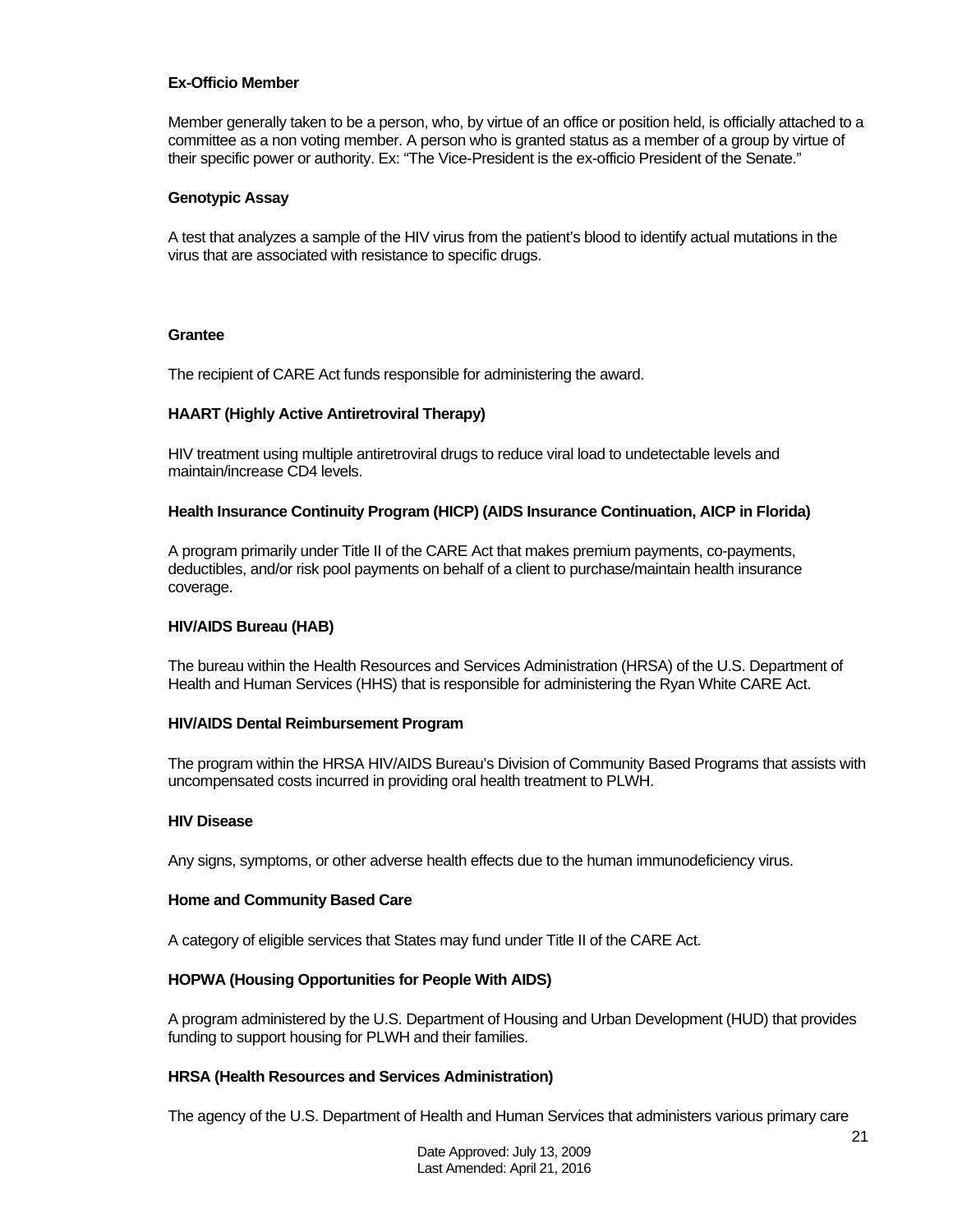programs for the medically underserved, including the Ryan White CARE Act.

#### **HUD (U.S. Department of Housing and Urban Development)**

The Federal agency responsible for administering community development, affordable housing, and other programs including Housing Opportunities for People with AIDS (HOPWA).

#### **Incidence**

The number of new cases of a disease that occur during a specified time period.

#### **Incidence Rate**

The number of new cases of a disease or condition that occur in a defined population during a specified time period, often expressed per 100,000 persons. AIDS incidence rates are often expressed this way.

#### **Lead Agency**

The agency within a Title II consortium that is responsible for contract administration; also called a fiscal agent (an incorporated consortium sometimes serves as the lead agency)

#### **Medicaid Spend-down**

A process whereby an individual who meets the Medicaid medical eligibility criteria, but has income that exceeds the financial eligibility ceiling, may "spend down" to eligibility level. The individual accomplishes spend-down by deducting accrued medically related expenses from countable income. Most State Medicaid programs offer an optional category of eligibility, the "medically needy" eligibility category, for these individuals.

#### **MAI (Minority AIDS Initiative)**

A national HHS initiative that provides special resources to reduce the spread of HIV/AIDS and improve health outcomes for people living with HIV disease within communities of color. Enacted to address the disproportionate impact of the disease in such communities. Formerly referred to as the Congressional Black Caucus Initiative because of that body's leadership in its development.

#### **Multiply Diagnosed**

A person having multiple morbidities (*e.g.*, substance abuse and HIV infection) (see co-morbidity).

#### **Needs Assessment**

A process of collecting information about the needs of PLWH (both those receiving care and those not in care), identifying current resources (CARE Act and other) available to meet those needs, and determining what gaps in care exist.

#### **NNRTI (Non-Nucleoside Reverse Transcriptase Inhibitor, called "non-nuke")**

A class of antiretroviral agents (*e.g.*, delavirdine, nevirapine, efavirenz) that stops HIV production by binding directly onto an enzyme (reverse transcriptase) in a CD4+ cell and preventing the conversion of HIV's RNA to DNA.

#### **Nucleoside Analog (Nucleoside Analog Reverse Transcriptase Inhibitor, NRTI, called "nuke")**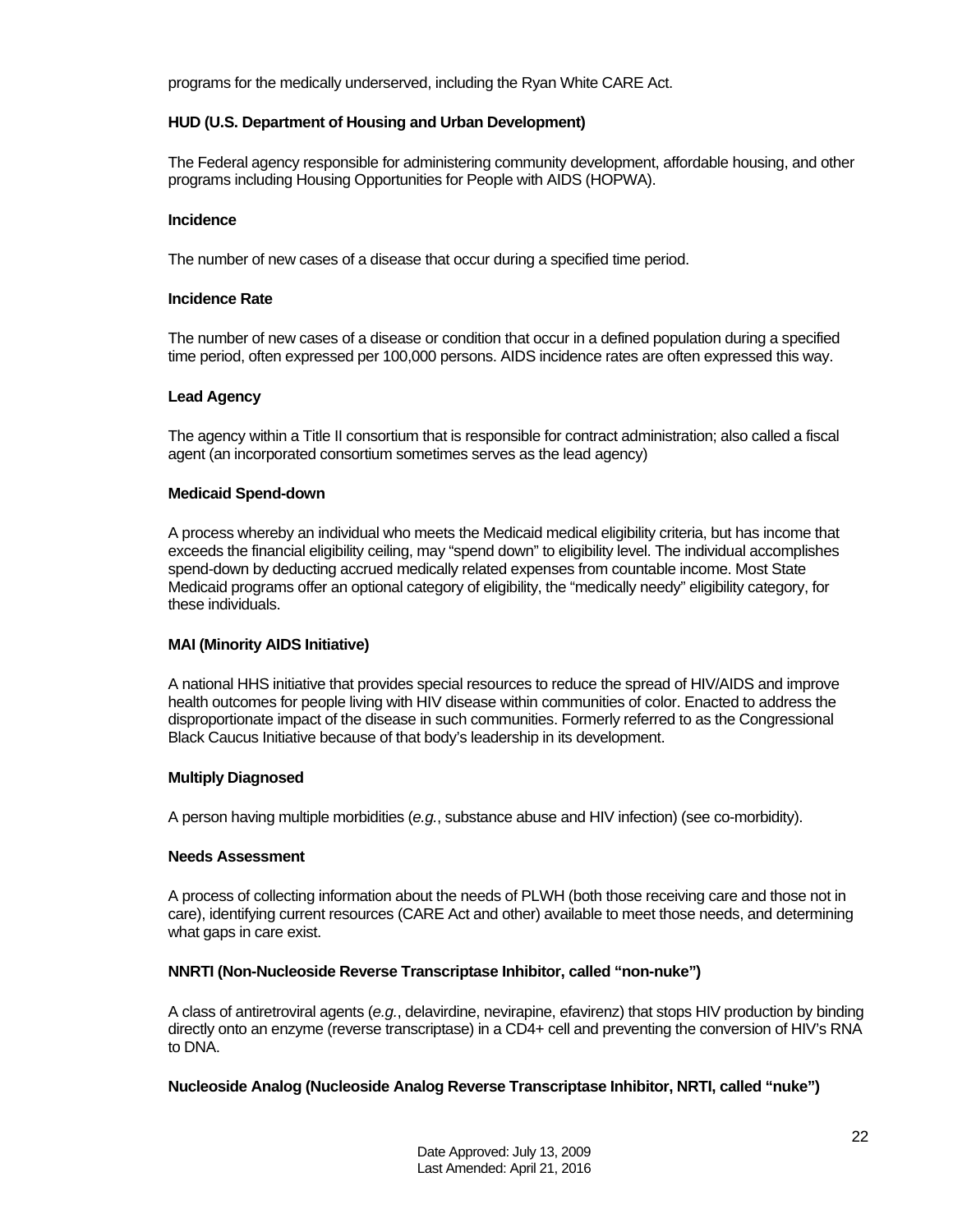The first effective class of antiviral drugs (*e.g.*, AZT or ZDV, ddI, ddC, d4T, ABC). NRTIs act by incorporating themselves into the HIV DNA, thereby stopping the building process. The resulting HIV DNA is incomplete and unable to create new virus.

#### **OMB (Office of Management and Budget)**

The office within the executive branch of the Federal government that prepares the President's annual budget, develops the Federal government's fiscal program, oversees administration of the budget, and reviews government regulations.

## **Opportunistic Infection (OI) or Opportunistic Condition**

An infection or cancer that occurs in persons with weak immune systems due to HIV, cancer, or immunosuppressive drugs such as corticosteroids or chemotherapy. Kaposi's Sarcoma (KS), pneumocystis pneumonia (PCP), toxoplasmosis, and cytomegalovirus (CMV) are all examples of opportunistic infections.

#### **Part F**

The part of the CARE Act that includes the AETC Program, the SPNS Program, and the HIV/ AIDS Dental Reimbursement Program.

#### **PCR (Polymerase Chain Reaction)**

A laboratory process that selects a DNA segment from a mixture of DNA chains and rapidly replicates it to create a sample of a piece of DNA. For HIV, this is called RT-PCR, which is a laboratory technique that can detect and quantify the amount of HIV (viral load) in a person's blood or lymph nodes. PCR is also used for the diagnosis of HIV infection in exposed infants.

#### **Phenotypic Assay**

A procedure whereby sample DNA of a patient's HIV is tested against various antiretroviral drugs to see if the virus is susceptible or resistant to these drug(s).

#### **PHS (Public Health Service)**

An administrative entity of the U.S. Department of Health and Human Services.

#### **Planning Process**

Steps taken and methods used to collect information, analyze and interpret it, set priorities, and prepare a plan for rational decision making.

#### **PLWHA (People Living with HIV Disease and AIDS)**

Term used to refer to persons living with HIV Disease and AIDS.

#### **Prevalence**

The total number of persons in a defined population living with a specific disease or condition at a given time (compared to incidence, which is the number of new cases).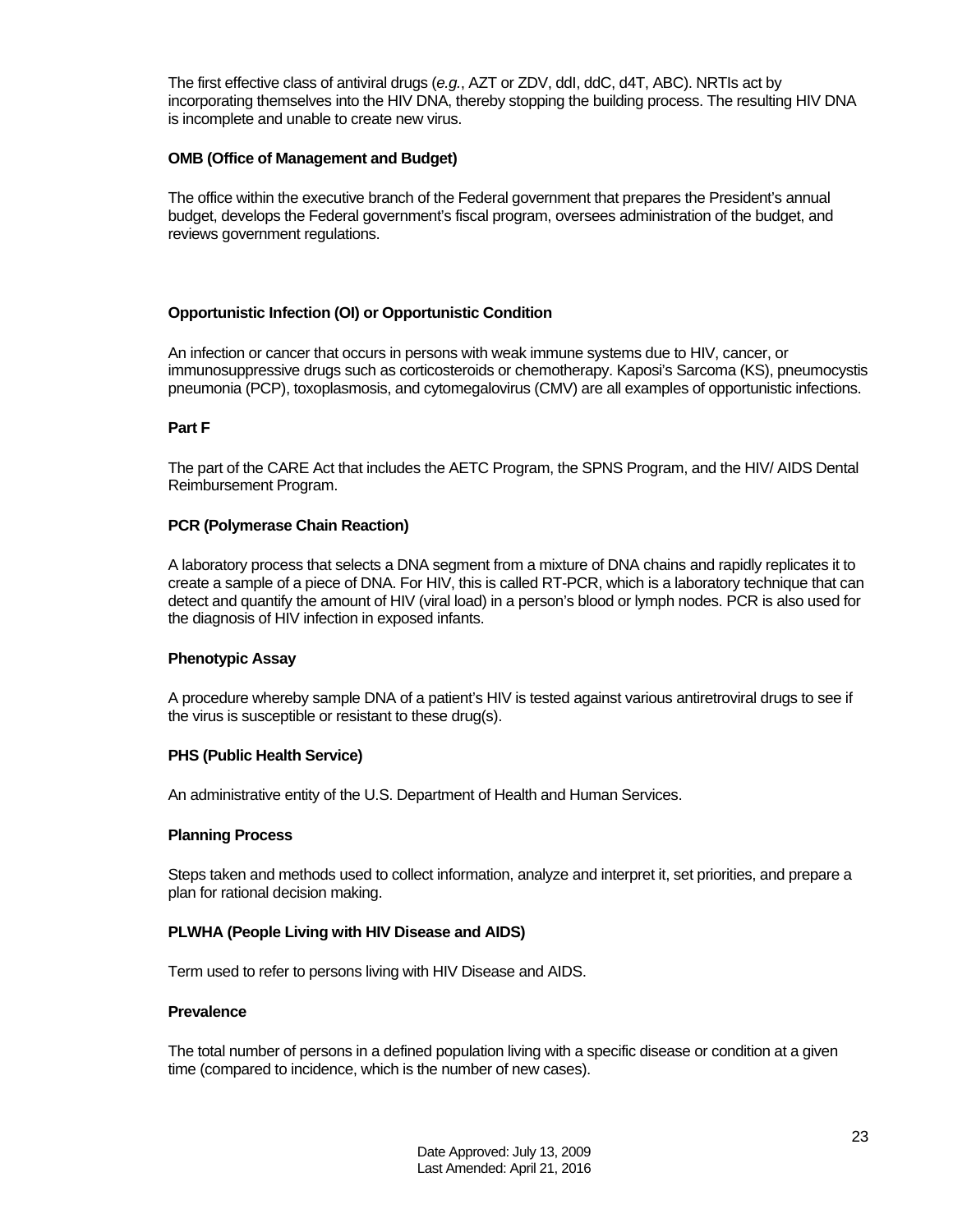#### **Prevalence Rate**

The proportion of a population living at a given time with a condition or disease (compared to the incidence rate, which refers to new cases).

#### **Priority Setting**

The process used to establish priorities among service categories, to ensure consistency with locally identified needs, and to address how best to meet each priority.

#### **Prophylaxis**

Treatment to prevent the onset of a particular disease (primary prophylaxis) or recurrence of symptoms in an existing infection that has previously been brought under control (secondary prophylaxis).

#### **Protease**

An enzyme that triggers the breakdown of proteins. HIV's protease enzyme breaks apart long strands of viral protein into separate proteins constituting the viral core and the enzymes it contains. HIV protease acts as new virus particles are budding off a cell membrane.

#### **Protease Inhibitor**

A drug that binds to and blocks HIV protease from working, thus preventing the production of new functional viral particles.

#### **Quality**

The degree to which a health or social service meets or exceeds established professional standards and user expectations.

#### **QA (Quality Assurance)**

The process of identifying problems in service delivery, designing activities to overcome these problems, and following up to ensure that no new problems have developed and that corrective actions have been effective. The emphasis is on meeting minimum standards of care.

#### **QI (Quality Improvement)**

Also called Continuous Quality Improvement (CQI). An ongoing process of monitoring and evaluating activities and outcomes in order to continuously improve service delivery. CQI seeks to prevent problems and to maximize the quality of care.

#### **Reflectiveness**

The extent to which the demographics of the planning body's membership look like the demographics of the epidemic in the service area.

#### **Reliability**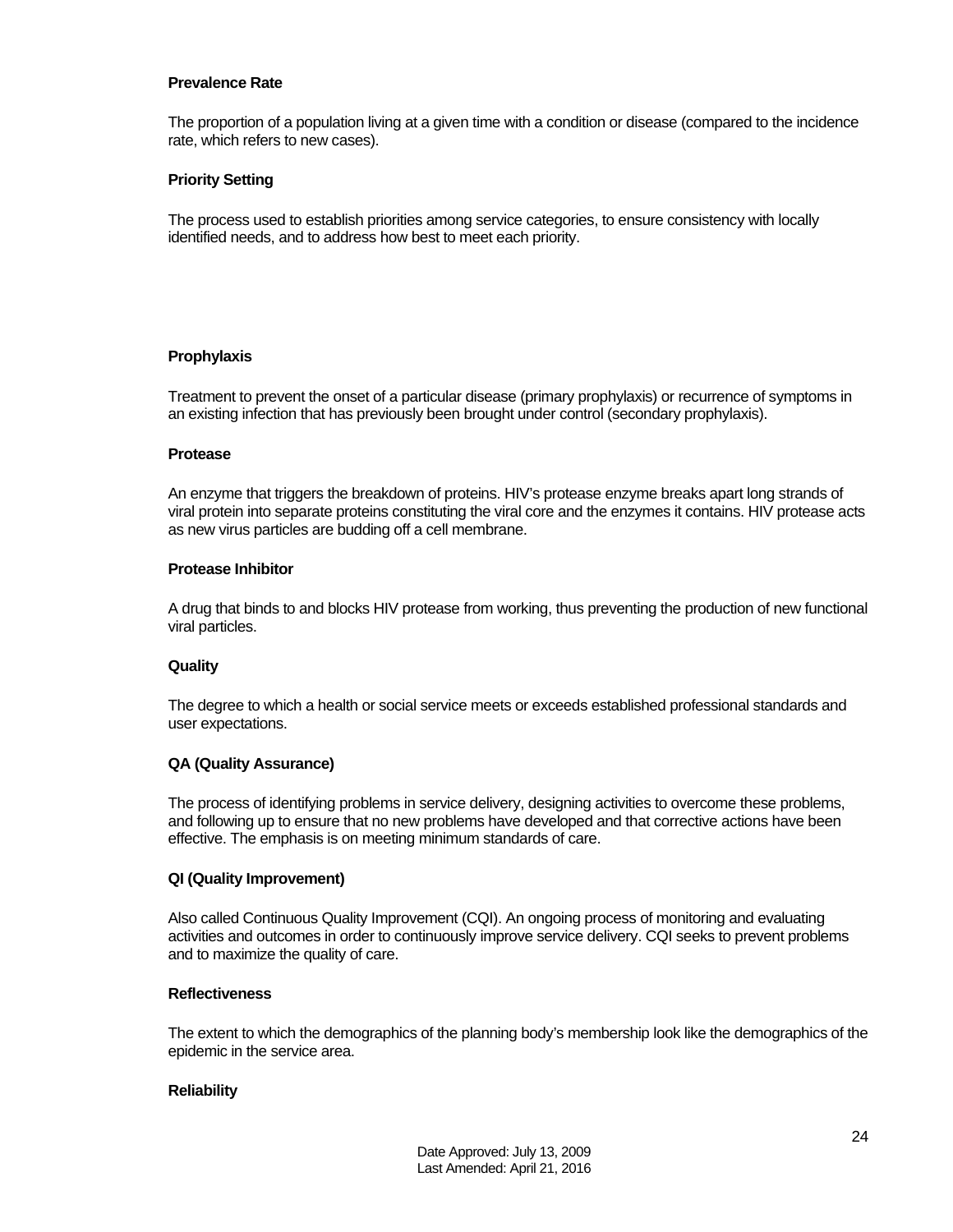The consistency of a measure or question in obtaining very similar or identical results when used repeatedly; for example, if you repeated a blood test three times on the same blood sample, it would be reliable if it generated the same results each time.

#### **Representative**

Term used to indicate that a sample is similar to the population from which it was drawn, and therefore can be used to make inferences about that population.

#### **RFP (Request for Proposals)**

An open and competitive process for selecting providers of services (sometimes called RFA or Request for Application).

#### **Resource Allocation**

The Title I planning council responsibility to assign CARE Act amounts or percentages to established priorities across specific service categories, geographic areas, populations, or subpopulations.

#### **Retrovirus**

A type of virus that, when not infecting a cell, stores its genetic information on a single-stranded RNA molecule instead of the more usual double-stranded DNA. HIV is an example of a retrovirus. After a retrovirus penetrates a cell, it constructs a DNA version of its genes using a special enzyme, reverse transcriptase. This DNA then becomes part of the cell's genetic material.

#### **Reverse Transcriptase**

A uniquely viral enzyme that constructs DNA from an RNA template, which is an essential step in the life cycle of a retrovirus such as HIV. The RNA-based genes of HIV and other retroviruses must be converted to DNA if they are to integrate into the cellular genome. (See Retrovirus.)

#### **Risk Factor or Risk Behavior**

Behavior or other factor that places a person at risk for disease; for HIV/AIDS, this includes such factors as male-to-male sexual contact, injection drug use, and commercial sex work.

#### **RT-PCR (Reverse Transcriptase Polymerase Chain Reaction)**

A laboratory technique that can detect and quantify the amount of HIV (viral load) in a person's blood or lymph nodes.

#### **Salvage Therapy**

A treatment effort for people who are not responding to, or cannot tolerate the preferred, recommended treatments for a particular condition. In the context of HIV infection, drug treatments that are used or studied in individuals who have failed one or more HIV drug regimens. In this case, failed refers to the inability to achieve or sustain low viral load levels.

#### **SAMHSA (Substance Abuse and Mental Health Services Administration)**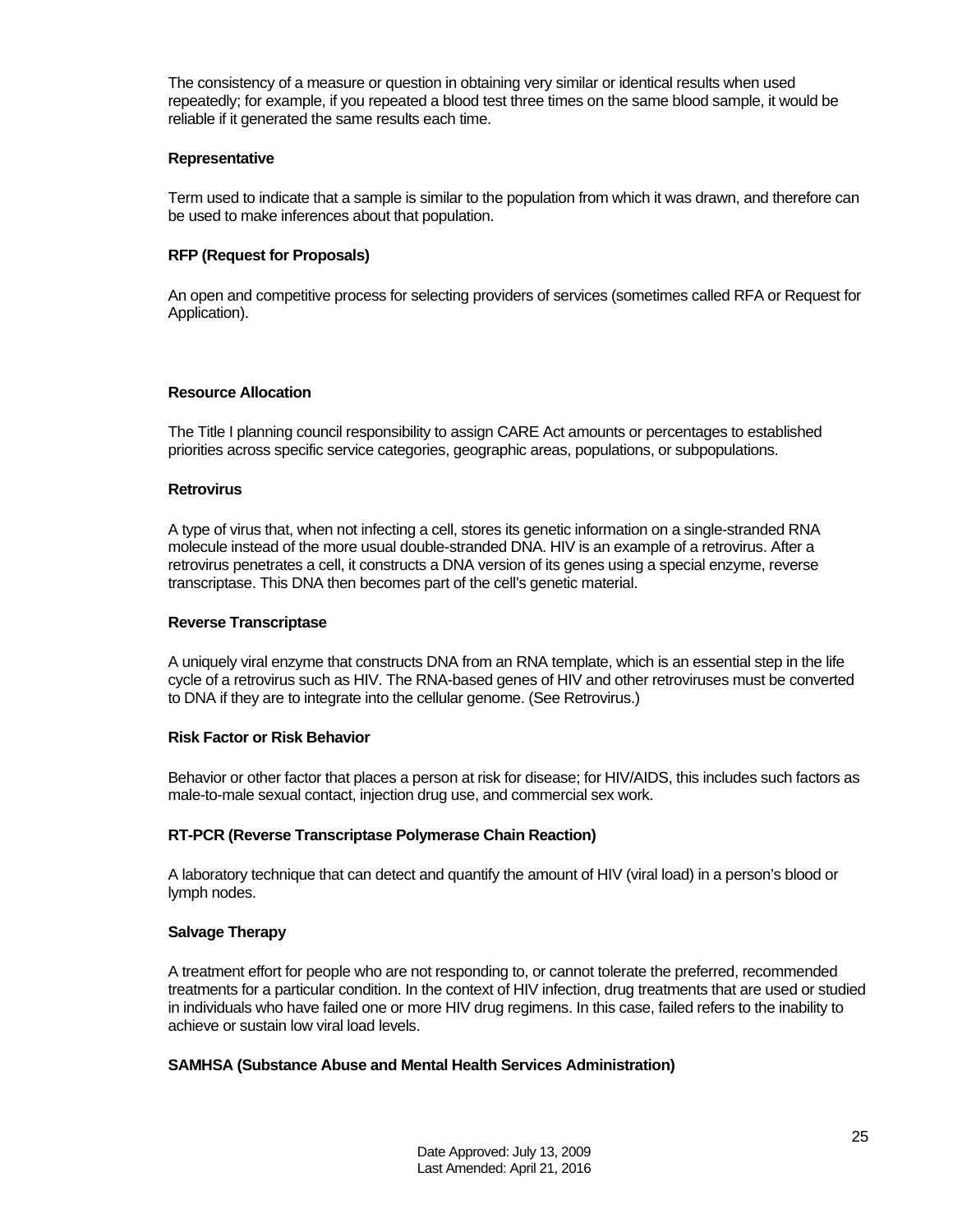Federal agency within HHS that administers programs in substance abuse and mental health.

#### **SCSN (Statewide Coordinated Statement of Need)**

A written statement of need for the entire State developed through a process designed to collaboratively identify significant HIV issues and maximize CARE Act program coordination. The SCSN process is convened by the Title II grantee, with equal responsibility and input by all programs.

#### **Section 340B Drug Discount Program**

A program administered by the HRSA's Bureau of Primary Care, Office of Pharmacy Affairs established by Section 340B of the Veteran's Health Care Act of 1992, which limits the cost of drugs to Federal purchasers and to certain grantees of Federal agencies.

#### **Seroconversion**

The development of detectable antibodies to HIV in the blood as a result of infection. It normally takes several weeks to several months for antibodies to the virus to develop after HIV transmission. When antibodies to HIV appear in the blood, a person will test positive in the standard ELISA test for HIV.

#### **Seroprevalence**

The number of persons in a defined population who test HIV-positive based on HIV testing of blood specimens. (Seroprevalence is often presented either as a percent of the total specimens tested or as a rate per 100,000 persons tested.)

#### **Service Gaps**

All the service needs of all PLWH except for the need for primary health care for individuals who know their status but are not in care. Service gaps include additional need for primary health care for those already receiving primary medical care ("in care").

#### **SPNS (Special Projects of National Significance)**

A health services demonstration, research, and evaluation program funded under Part F of the CARE Act to identify innovative models of HIV care. SPNS projects are awarded competitively.

#### **STD (Sexually Transmitted Disease)**

#### **Surveillance**

An ongoing, systematic process of collecting, analyzing and using data on specific health conditions and diseases (*e.g.*, Centers for Disease Control and Prevention surveillance system for AIDS cases).

#### **Surveillance Report**

A report providing information on the number of reported cases of a disease such as AIDS, nationally and for specific sub-populations.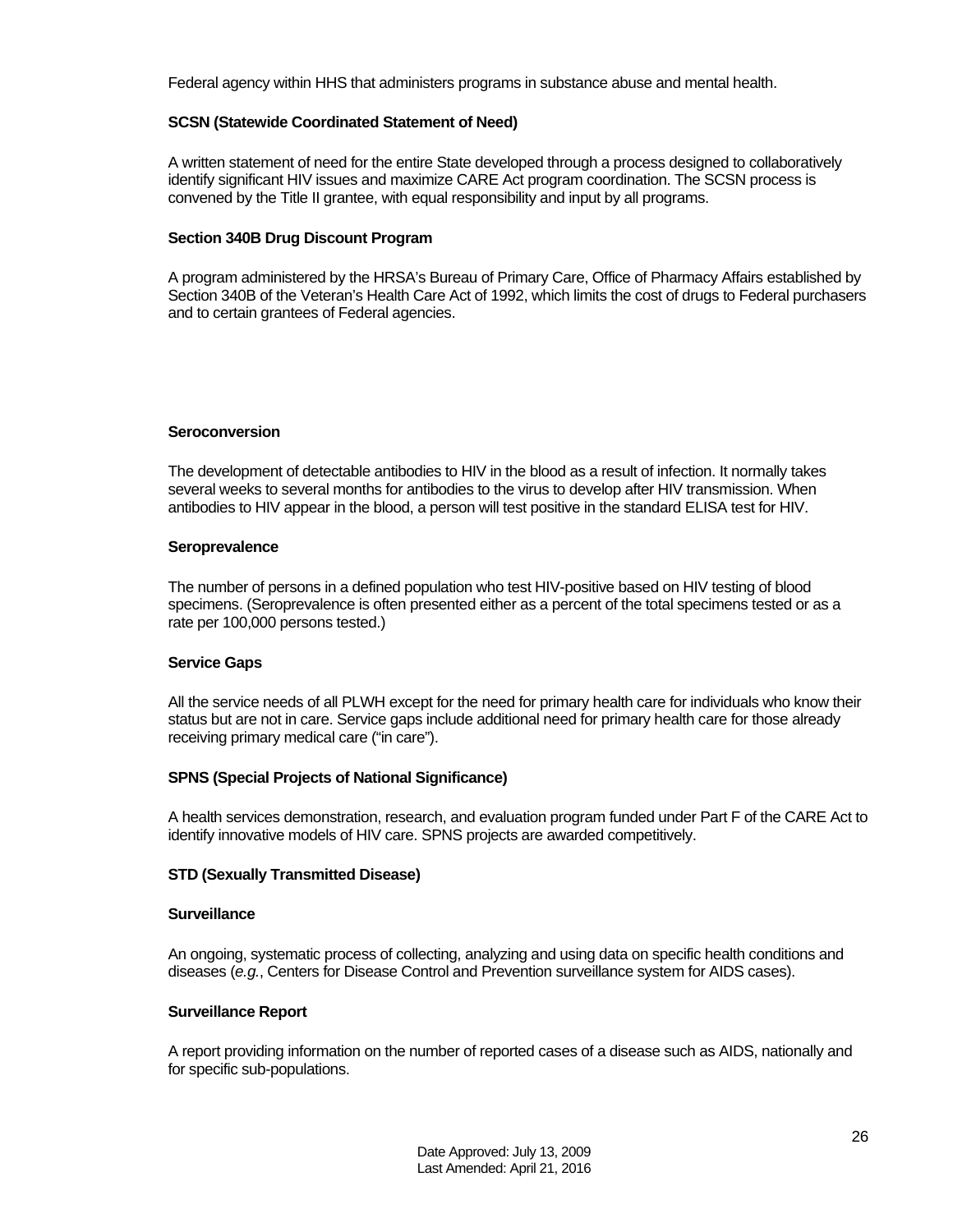#### **TA (Technical Assistance)**

The delivery of practical program and technical support to the CARE Act community. TA is to assist grantees, planning bodies, and affected communities in designing, implementing, and evaluating CARE Act-supported planning and primary care service delivery systems.

#### **Target Population**

A population to be reached through some action or intervention; may refer to groups with specific demographic or geographic characteristics.

#### **Part A**

The part of the CARE Act that provides emergency assistance to localities (EMAs) disproportionately affected by the HIV/AIDS epidemic.

#### **Part B**

The part of the CARE Act that provides funds to States and territories for primary health care (including HIV treatments through the AIDS Drug Assistance Program, ADAP) and support services that enhance access to care to PLWH and their families.

#### **Part C**

The part of the CARE Act that supports outpatient primary medical care and early intervention services to PLWH through grants to public and private non-profit organizations. Title III also funds capacity development and planning grants to prepare programs to provide EIS services.

#### **Part D**

The part of the CARE Act that supports coordinated services and access to research for children, youth, and women with HIV disease and their families.

#### **Transmission Category**

A grouping of disease exposure and infection routes; in relation to HIV disease, exposure groupings include, for example, men who have sex with men (MSM), injection drug use (IDU), heterosexual contact, and perinatal transmission.

#### **Unmet Need**

The unmet need for primary health services among individuals who know their HIV status but are not receiving primary health care.

#### **Viral Load**

In relation to HIV, the quantity of HIV RNA in the blood. Viral load is used as a predictor of disease progression. Viral load test results are expressed as the number of copies per milliliter of blood plasma.